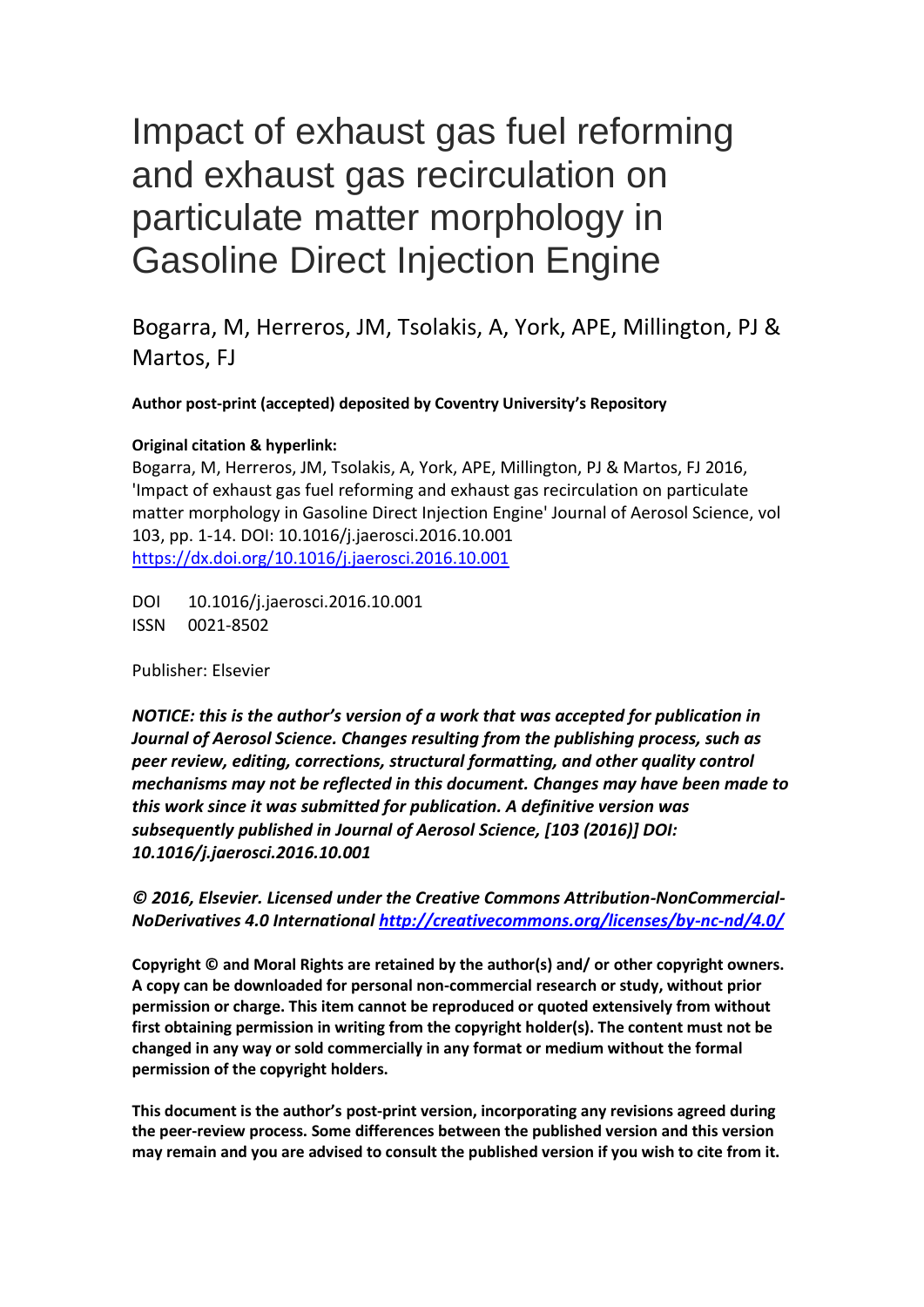# **Impact of reforming and exhaust gas recirculation on Particulate Matter morphology emitted by Gasoline Direct Injection Engines**

**M. Bogarra<sup>a</sup> , J.M. Herreros<sup>a</sup> , A. Tsolakis<sup>a</sup> \* , A.P.E. York<sup>b</sup> , P.J. Millington<sup>b</sup> and F.J. Martos<sup>c</sup>**

*<sup>a</sup>School of Mechanical Engineering, University of Birmingham, Edgbaston, B15 2TT, UK b Johnson Matthey Technology Centre, Blount's Court, Sonning Common, Reading, RG4 9NH, UK <sup>c</sup>Department of Mechanical, Thermal and Fluids Engineering, University of Málaga, 29071, Málaga, Spain*

# **Abstract**

Modern Gasoline Direct Injection (GDI) engines offer increased power output, improved fuel economy and reduced CO<sup>2</sup> emissions. However, the increased particulate matter (PM) emission level still remains a challenging task. Understanding PM features such as morphological and microstructural parameters through transmission electron microscopy can provide information about their formation, filtration and soot oxidation processes in the gasoline particulate filters and their impact on human health. This research article characterises PM emitted from a 2L 4-cylinder GDI engine at two injection timings: i) ECU settings which produces PM which high volatile content and ii) advanced injection timing to increase soot formation rate. Primary particle size distributions formed by volatile nature PM, present a higher standard deviation than for the sooty PM, while the former ones presented higher fractal dimension. In addition, five different methods of est*i*mating PM fractal dimension reported in the GDI literature have also been compared and it was concluded that the arising trends were in agreement. The effect of high percentages of exhaust gas recirculation (EGR) and reformate gas combustion on PM characteristics have been analysed. EGR does not have a significant effect in PM morphology. On the other hand, reformate combustion reduces the size of the primary particle and the agglomerates as well as increasing the fractal dimension.

**Keywords:** Particulate matter, fuel reforming, soot morphology, Gasoline Direct Injection, Transmission Electron Microscope

#### **1. Introduction**

The introduction and development of the modern Gasoline Direct Injection (GDI) engines in recent years offer several advantages, such as improved efficiency, reduced fuel consumption and  $CO<sub>2</sub>$  emissions, compared with previous gasoline technologies. On the other hand, injecting the fuel directly into the combustion chamber leads to high probability of creating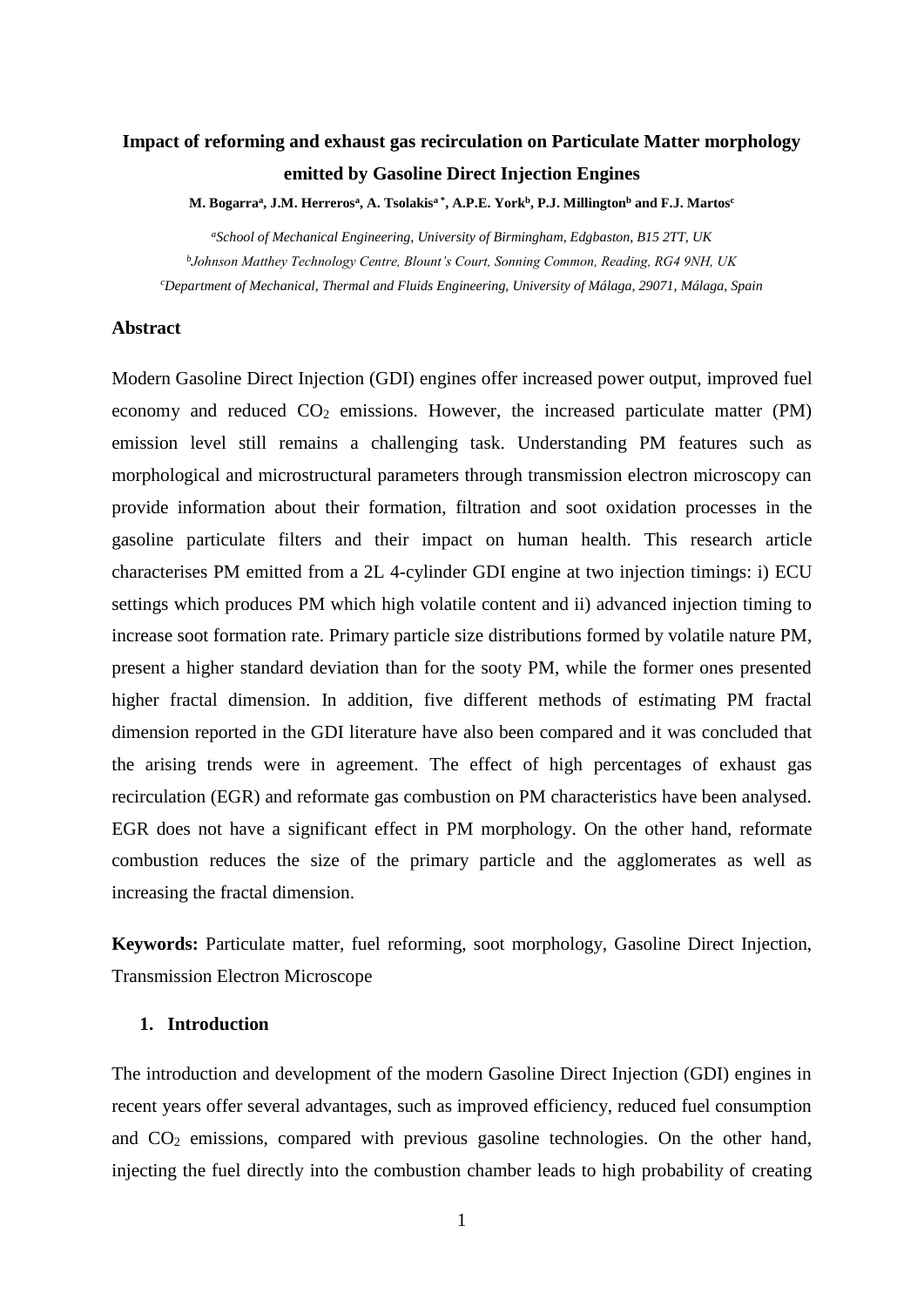fuel-rich regions due to wall/piston wetting that are known to be the origin of particulate matter (PM) formation. GDI engines are reported to increase significantly PM emissions compared to their Port Fuel Injection counterparts [\(Zhang et al., 2012\)](#page-26-0) and to diesel equipped with Diesel Particulate Filters (DPFs) [\(Khalek, 2015\)](#page-24-0). Transmission electron microscope (TEM) has been largely used for PM characterisation, including size, shape and microstructure will provide an understanding of their potential impact to human health and environment [\(Barone et al., 2012;](#page-22-0) [Broday et al., 2011;](#page-22-1) [Farron, 2011;](#page-23-0) [Gaddam et al., 2013;](#page-23-1) [Karjalainen et al., 2014;](#page-24-1) [La Rocca et al., 2015;](#page-24-2) [Uy et al., 2014\)](#page-25-0).

For diesel engines, the importance of morphological parameters as well as the link of PM with human health has been broadly investigated. For instance, the porosity and permeability are related to the diameter and the number of primary particles. The fractal dimension is directly linked with the volume arrangement of the agglomerates [\(Park et al., 2004\)](#page-25-1) and it has been reported that the higher fractal dimension increases the effective density of PM [\(Broday](#page-22-1)  [et al., 2011\)](#page-22-1). In order to accomplish the Euro6c, Gasoline Particulate Filter (GPF) systems might be required and similarly to Diesel Particulate Filters for the optimisation of filter regeneration events, soot morphology must be accurately characterised [\(M. Lapuerta, Oliva,](#page-24-3)  [F., and Martínez-Martínez, S., 2010;](#page-24-3) [Vander Wal et al., 2007\)](#page-26-1). Also, the residence time of PM in the atmosphere and the rate of deposition on human body depends on soot morphology, in particular size and specific surface area [\(Giechaskiel et al., 2009;](#page-23-2) [J. Löndahl,](#page-24-4)  [2009\)](#page-24-4), which are related with the dose and the inflammatory response of PM exposition, as it has already been seen in diesel engines[\(Giechaskiel et al., 2009\)](#page-23-2). Fiorito et al. observed higher cytotoxicity and oxidative potential in particles emitted under low emission conditions (i.e. Euro IV) compared to older diesel vehicles. Special attention must be paid then for the upcoming legislations. [\(S. Fiorito, 2011\)](#page-25-2). This new knowledge will allow targeting engine conditions with lower PM emissions or with PM characteristics more favourable for filter regeneration and therefore, the design of more efficient aftertreatment systems.

There are limited studies reporting a complete PM morphological analysis (i.e. primary particle diameter, fractal dimension) for GDI engines. So far in the literature, the studies available are limited to the influence of engine speed, load and air-fuel ratio and on the influence of ethanol in particles' morphology. However, the effect of exhaust gas recirculation (EGR) or hydrogen combustion has not been reported conversely to diesel engines [\(Al-Qurashi et al., 2008;](#page-22-2) [Magín Lapuerta et al., 2007\)](#page-24-5). The following paragraphs review the morphology studies in GDI engines.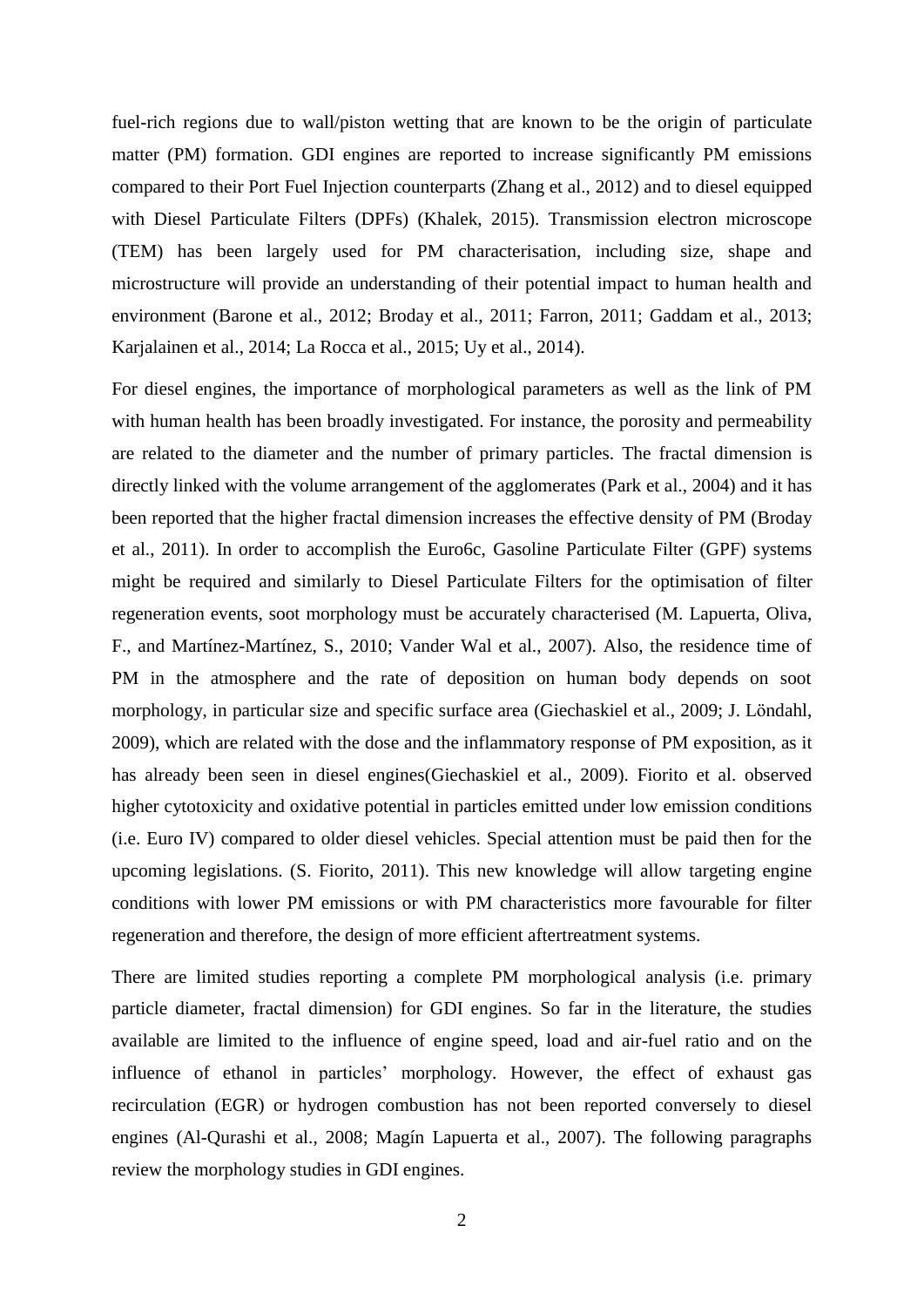*PM nature:* Barone et al. [\(Barone et al., 2012\)](#page-22-0) studied PM characteristics for a fuel blend composed of 20% ethanol and 80% commercial gasoline in a 4-cylinder 2L direct injection spark ignition. Particles were directly collected from the engine exhaust and the agglomerates were analysed using TEM. They reported the presence of the different types of PM agglomerates (i) fractal-like particles (similar to diesel agglomerates), (ii) hydrocarbon (HC) droplets and (iii) small agglomerates composed of very small primary particles  $(d_{p0}=6 \text{ nm})$ . Particles of different nature were also reported by Karjalainen et al. [\(Karjalainen et al., 2014\)](#page-24-1). The study was carried out using a 2011 GDI engines powered with commercial gasoline (ethanol quantity below 10%) during the New European Driving Cycle (NEDC). Nearly spherical particles with diameters spanning from 10nm to 200nm as well as diesel-like agglomerates were reported. The analysis of composition of fractal-like particles showed the presence of metals, which originated in the engine oil. The HC droplets were mainly composed of elemental carbon, although some traces of the oil metals were also present. Small spherical soot particles were also found similarly to Barone et al. (Barone [et al., 2012\)](#page-22-0).

*Diameter of primary particles:* conversely to diesel engines, researchers have reported different ranges for primary particle diameter (*dp0*). For instance, Uy et al. [\(Uy et al., 2014\)](#page-25-0) stated an average primary particle diameter of 23nm, while La Rocca et al. [\(La Rocca et al.,](#page-24-2)  [2015\)](#page-24-2) reported an average value of 36 nm. In addition La Rocca et al. observed more spherical shape primary particles from the GDI combustion compared to diesel. Both Barone et al. [\(Barone et al., 2012\)](#page-22-0) and Gaddam et al. [\(Gaddam et al., 2013\)](#page-23-1) reported a wide range of primary particle diameters spanning from 7 to 65 nm. A similar range (from  $5 - 60$  nm) is reported in [\(Miyashita, 2015\)](#page-25-3) under advanced and retarded injection timings. In Lee et al. [\(Lee, 2013\)](#page-24-6), the same range and the presence of small spherules with an ethanol-gasoline blend (E20) were noted at different equivalence ratios and fuel injection timings. It was concluded that PM emitted from GDI engines has a higher number of small primary particles compared to the ones emitted from diesel combustion. Those small particles have an amorphous nanostructure, suggesting that they are nascent particles which have not gone under a further graphitization process [\(Lee, 2013\)](#page-24-6). On the other hand, Uy et al. [\(Uy et al.,](#page-25-0)  [2014\)](#page-25-0) reports the existence of an even narrower range of primary particles with a minimum size of 8.3 nm, maximum size of 43.3 and 7.5 nm standard deviation. As the range of primary particles sizes in GDI engines is wider than in diesel, an analysis of primary particle distribution instead of just the mean diameter is needed.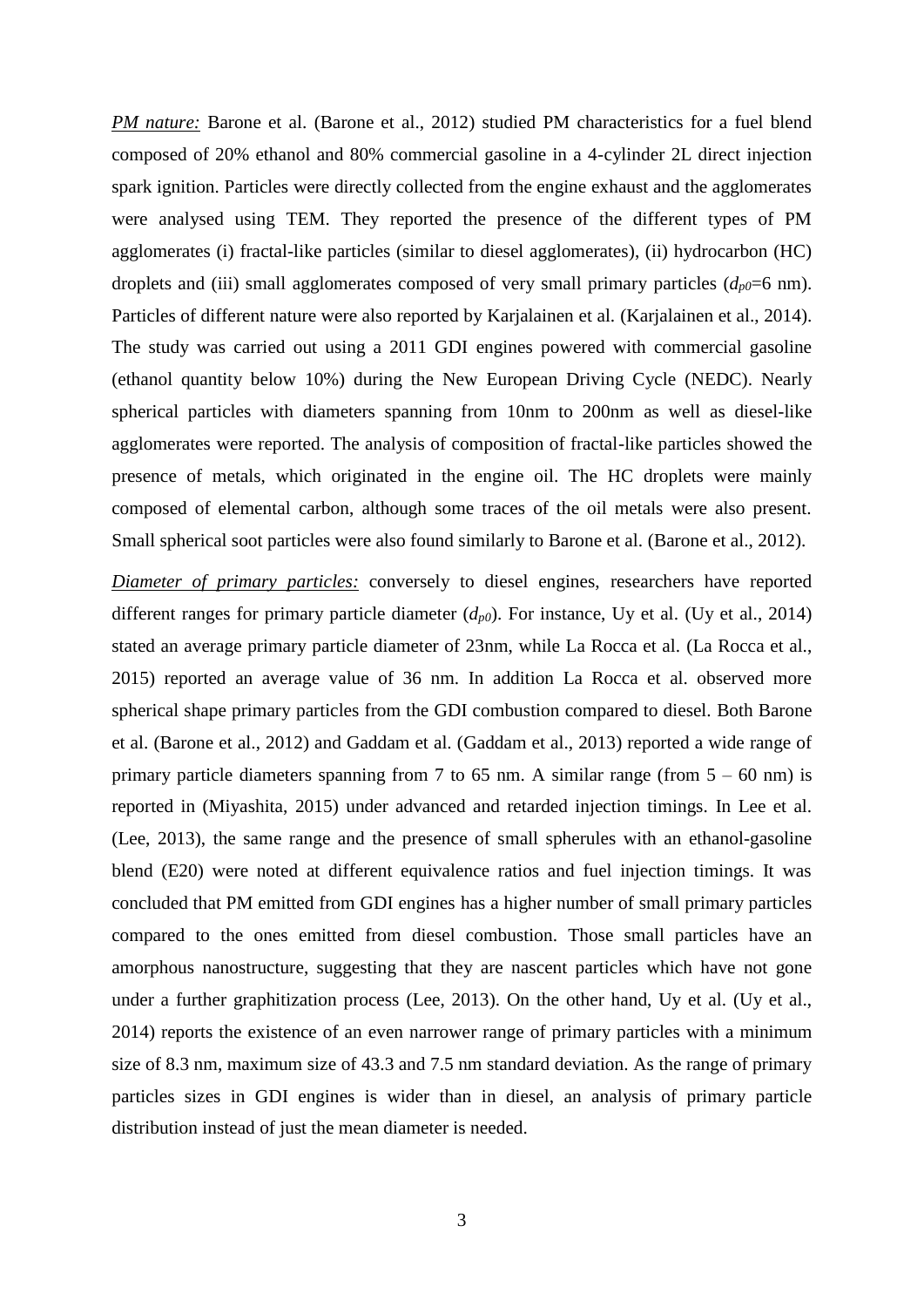*Fractal dimension:* most of the studies to date confirm that PM chain-like agglomerates are present under GDI combustion, similarly to diesel agglomerates. Wang-Hansen [\(Wang-](#page-26-2)[Hansen et al., 2013\)](#page-26-2) found aciniform-shape particles in scanning electron microscope micrographs. The fractal dimension can be used as a tool to reduce health impact derived from PM inhalation [\(Broday et al., 2011\)](#page-22-1) and to guide the design of novel aftertratment systems for PM control. It quantifies the shape of fractal geometries (self-similarity) which means that the objects will be the same after scale transformation [\(Schaefer, 1988\)](#page-25-4). PM aggregates are considered as fractal-like structures [\(Maricq, 2007\)](#page-25-5) , thus fractal dimension  $(D_f)$  is commonly used to describe the shape of the particles and their reactivity and aerodynamical behaviour [\(Wentzel et al., 2003\)](#page-26-3).Ranges of parameters and methods have been used to quantify the shape of chain-like PM agglomerates. Similarly to diesel PM agglomerates,  $D_f$  has mostly been used to quantify the PM shape from GDI engines. Seong et al. [\(Seong, 2013\)](#page-25-6) used a logarithmic method to calculate the PM fractal dimension and they obtained values between 1.74 (190 CAD bTDC injection timing) and 1.8 (330 CAD bTDC injection timing) which lies between the  $D_f$  from light- and heavy-duty diesel engines (Seong, [2013\)](#page-25-6). La Rocca et al. [\(La Rocca et al., 2015\)](#page-24-2) obtained an average value of 1.44 which is below the reported average *Df*. Gaddam et al. [\(Gaddam et al., 2013\)](#page-23-1) used the iterative method described in Lapuerta et al. [\(M. Lapuerta et al., 2006\)](#page-24-7) and they reported that the fractal dimension was in the range of 1.69 and 2.39 depending on the engine operating condition. The root form factor (RFF) has been used in [\(Gaddam et al., 2013\)](#page-23-1) to quantify the shape of the agglomerates. This parameter is calculated as the ratio between area and perimeter, thus, it can be comparable to the fractal dimension meaning. RFF values between 0.29 and 0.33 were obtained.

*Engine operating condition effect in morphological parameters:* The influence of the engine operating conditions on PM primary particle size has also been discussed in the literature. Lee et al. [\(Lee, 2013\)](#page-24-6) studied the effects of fuel injection timing and equivalence ratio on average primary particle diameter, but they found no significant differences and confirmed the existence of primary particles with a broad range of diameters. In a different study by the same authors [\(Seong, 2013\)](#page-25-6), the effect of injection timing and engine load on PM morphology was investigated. As the fuel injection timing was advanced, *dp0* and the radius of gyration  $(R_g)$  increased gradually from 20 to 29 nm and 66 to 90 nm respectively.  $d_{p0}$ changed linearly with the engine load, but this trend was also dependant on the engine speed. The most influential parameter that affects the fractal dimension was found to be the local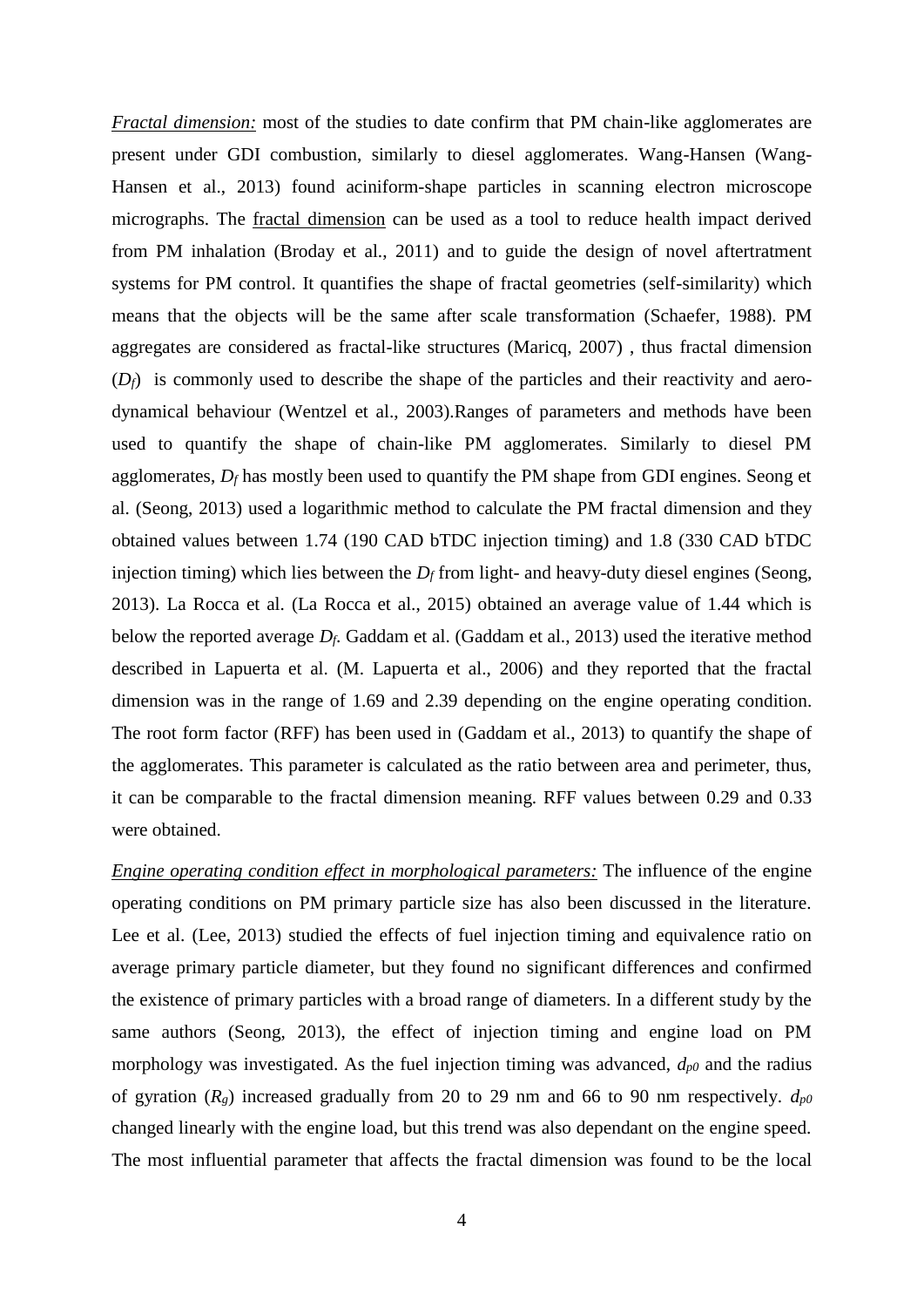fuel/air ratio and was ranging from  $D_f$  of 2.38 for rich condition, 2.20 for the late end of injection and 2.06 for high load condition [\(Gaddam et al., 2013\)](#page-23-1). This trend is in agreement with the larger amount of nuclei produced due to these rich-fuel regions and therefore, more agglomeration chances. On the other hand, for lean combustion  $D_f$  was 1.86 and for stoichiometric combustion the lowest value of 1.69 was obtained.

Hydrogen combustion in gasoline can be a possible way to reduce PM [\(Bogarra, 2016;](#page-22-3) [Daniel Fennell et al., 2014\)](#page-23-3) by slowing down the rate of soot production and enhance soot oxidation due to the formation of OH radicals as previously reported [\(D. Fennell, Herreros,](#page-23-4)  [J., Tsolakis, A., and Xu, H., 2013;](#page-23-4) [Stone, 2010\)](#page-25-7). Moreover, its physicochemical properties, such as higher flame velocity and less quenching gap can improve engine thermal efficiency [\(Akif Ceviz et al., 2012;](#page-22-4) [Verhelst et al., 2009\)](#page-26-4). A feasible method is the catalytic production of hydrogen via on-board exhaust gas reforming. This technique, known as reformated exhaust gas recirculation (REGR), recovers waste heat from the exhaust to heat up a catalyst that utilizing water and  $CO<sub>2</sub>$  from the exhaust promote chemical reactions whose products are mainly hydrogen and CO. For this investigation, an on-board prototype of fuel reforming provided by Johnson Matthey and consisting of five metallic plates coated with Pt – Rh has been used. The benefits of REGR in GDI engines in terms of fuel economy, engine stability, higher dilution rates achieved and PM have been previously analysed in [\(Bogarra, 2016;](#page-22-3) [Daniel Fennell et al., 2014;](#page-23-3) [D. Fennell et al., 2015;](#page-23-5) [D. Fennell, Herreros, J., Tsolakis, A., and](#page-23-4)  [Xu, H. , 2013\)](#page-23-4) A different approach to produce on-board reformate is dedicated EGR, developed by the Southwest Research Institute [\(Alger, 2009\)](#page-22-5). In this case, a cylinder is only used for EGR production. Introducing the EGR directly to the intake manifold faces the control and tolerance challenges associated to EGR. In order to promote  $H_2$  and CO production, a partial oxidation catalyst is included in the loop [\(Alger, 2009\)](#page-22-5). Dedicated EGR has been reported to increase engine efficiency at least 10% [\(Chadwell et al., 2014\)](#page-23-6) and to reduce NOx emissions between 40%-80% [\(Henry et al., 2016\)](#page-24-8). However, no clear trend with PM emissions has been found and the effect of dedicated EGR is dependent on the engine condition [\(Henry et al., 2016\)](#page-24-8). Besides, the effect of hydrogen or reformate and even EGR on PM morphology emitted by GDI engine has not been well documented yet.

In this investigation a comprehensive morphological analysis of PM emissions emitted by a Euro 5 4-cylinder GDI engine was carried out. The influence of EGR and REGR on the primary particle diameter, number of particles per agglomerate and radius of gyration were studied at two different fuel injection timings, one that produced PM with high volatile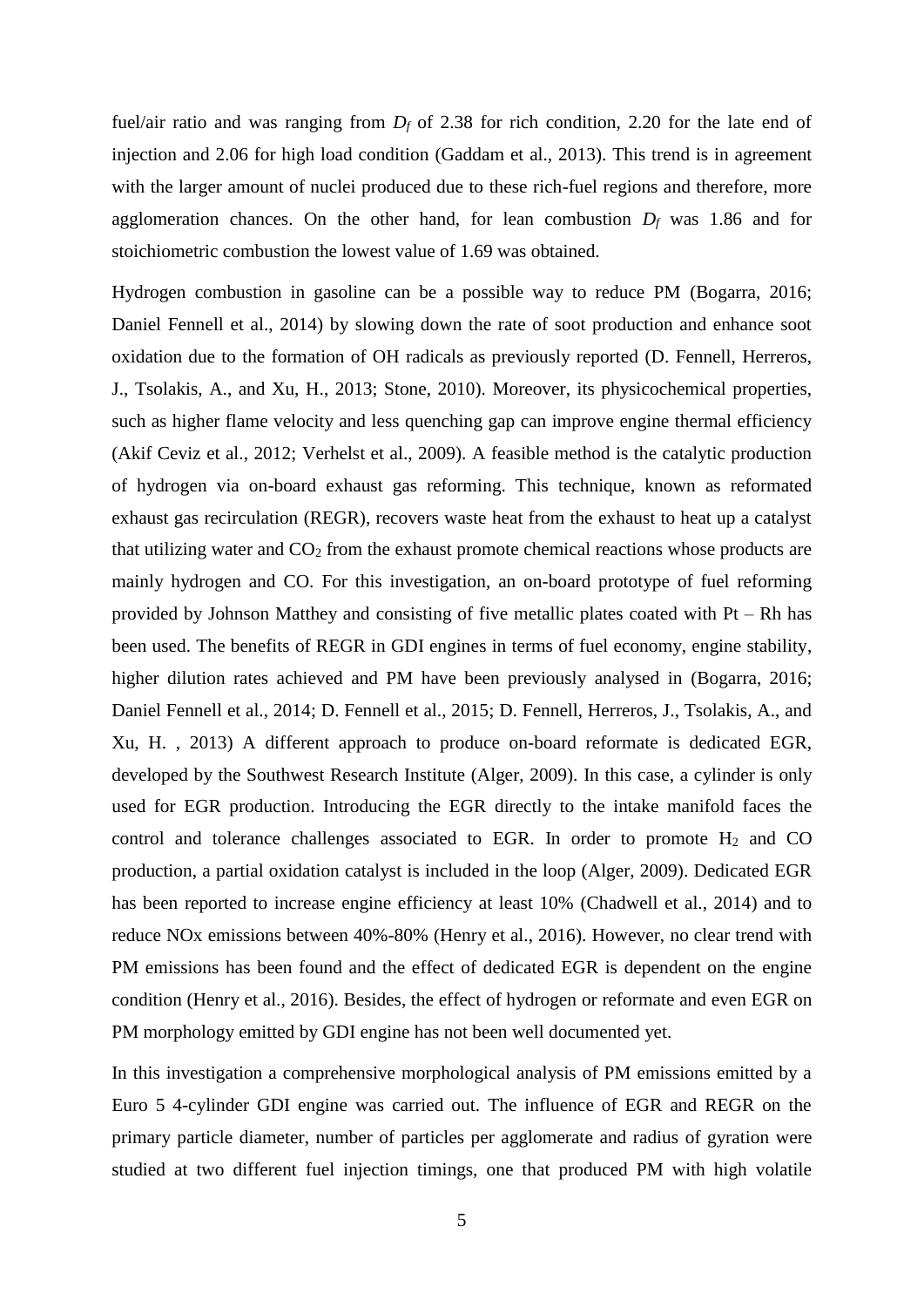organic content and one that promoted soot formation. Furthermore, the fractal dimension is assessed with different methods typically used in the literature.

# **2. Experimental setup and methodology**

#### *2.1.Experimental setup*

The engine used for this study is a 2 L, 4-cylinder, side-mounted injector, air-guided GDI. A steady-state condition corresponding to a medium-load point of the NEDC was selected:  $2100\pm2$  rpm and  $4.7\pm0.3$  bar indicated mean effective pressure. The details of the engine specification can be found in [Table 1.](#page-6-0) Standard EN228 gasoline with 5%  $(v/v)$  ethanol content provided by Shell has been used for this research. Fuel properties are presented in [Table 2.](#page-6-1)

Table 1. Engine specifications.

<span id="page-6-0"></span>

| <b>Compression Ratio</b> | 10:1                    |
|--------------------------|-------------------------|
| Bore x Stroke            | $87.5 \times 83.1$ mm   |
| Turbocharger             | Borg Warner K03         |
| <b>Rated Power</b>       | 149 kW At 6000 rpm      |
| <b>Rated Torque</b>      | 300 Nm At 1750-4500 rpm |
| <b>Engine Management</b> | Bosch Me17              |

<span id="page-6-1"></span>

| Analysis (Test method)                |               | Unit            | Result |
|---------------------------------------|---------------|-----------------|--------|
| Density at 15°C (DIN EN ISO<br>12185) |               | $\text{kg/m}^3$ | 743.9  |
|                                       | <b>IBP</b>    | °C              | 34.6   |
| Distillation (DIN                     | $20\%$ v/v    | $\rm ^{o}C$     | 55.8   |
| EN ISO 3405)                          | $50\%$ v/v    | $\rm ^{o}C$     | 94.0   |
|                                       | <b>FBP</b>    | $\rm ^{o}C$     | 186.3  |
| C                                     |               | $m/m$ %         | 84.16  |
| H                                     |               | $m/m$ %         | 13.48  |
| $\Omega$                              |               | $m/m$ %         | 2.36   |
| Paraffins                             |               | % vol           | 43.9   |
| Olefins                               |               | % vol           | 11.7   |
| Naphthenes                            |               | % vol           | 7.8    |
| Aromatics                             |               | % vol           | 26.9   |
| Oxygenates                            |               | % vol           | 7.7    |
| Sulfur                                |               | ppm             | 6      |
| Heating<br>Lower<br>$51603-1)$        | Value<br>(DIN | MJ/kg           | 42.22  |
| MON (DIN EN ISO 5163)                 |               | 85.3            | 85.3   |
| RON (DIN EN ISO 5164)                 |               | 96.5            | 96.5   |

| Table 2. Gasoline properties. |  |  |
|-------------------------------|--|--|
|-------------------------------|--|--|

For the PM morphology analysis 3.05 mm TAAB Formvar coated copper grids were loaded directly in the engine exhaust pipe before the three way catalytic converter. A JEOL 1200EX TEM LaB6 80 keV operating voltage and capable of loading two grids was selected for this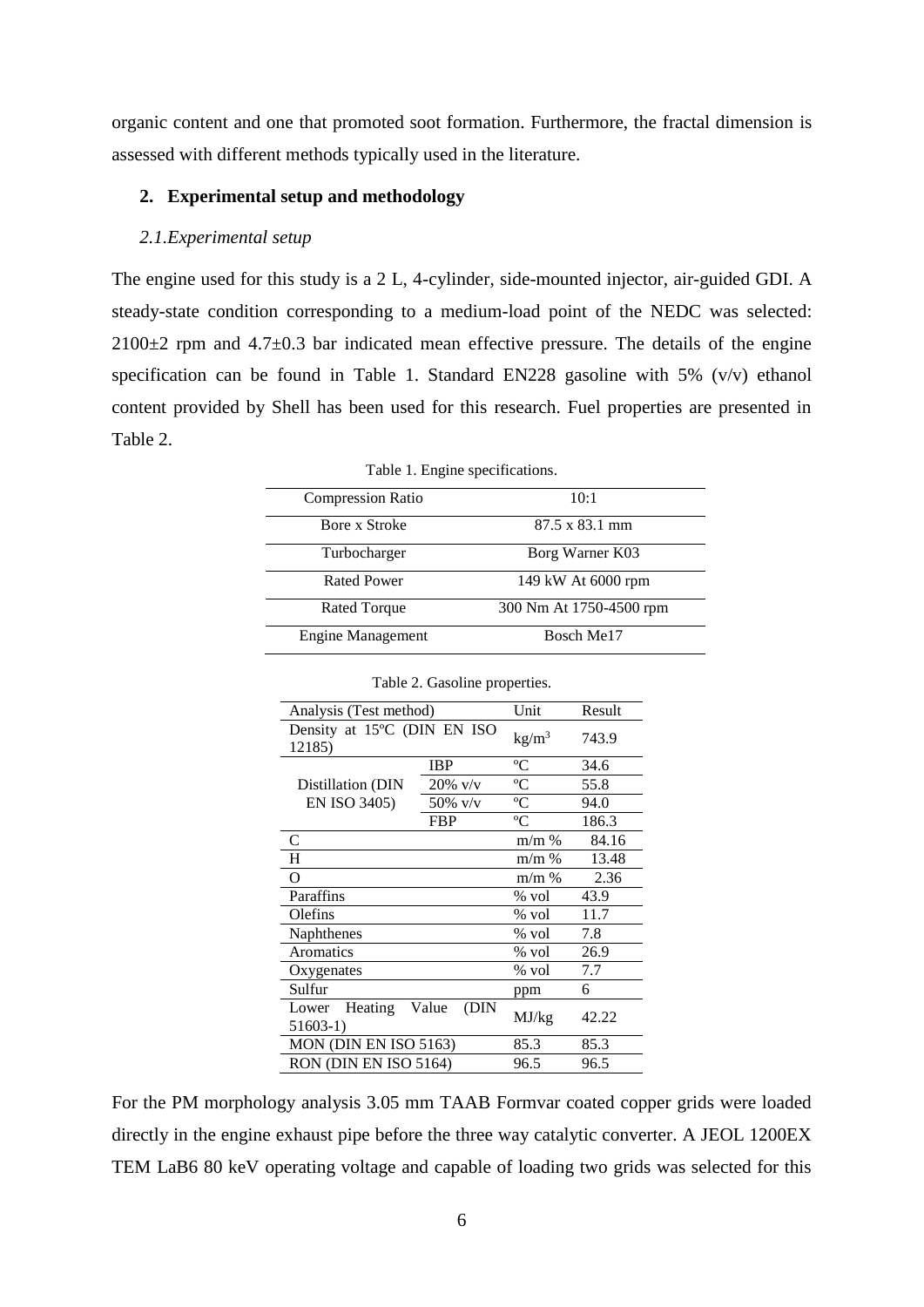purpose. It has been stated in [\(Lee, 2013;](#page-24-6) [Uy et al., 2014\)](#page-25-0) that the energy of the electron beam could alter the morphology and evaporate part of the HCs adsorbed on the particles. To avoid these effects, especially at 303 CAD bTDC where the HC concentration is high, a microscope with lower operating voltage was employed.

#### *2.2.Test procedure and methodology*

#### 2.2.1. Engine conditions

Morphological analysis of GDI particles emitted at high rates of EGR and REGR compared to noEGR condition has been carried out. In order to study the change in morphology for different types of PM two injection timings producing i) small soot nuclei and volatile organic compounds (303 CAD bTDC, ECU settings) and ii) highly sooty particles (335 CAD bTDC, advanced injection setting) have been analysed. In a previous work [\(Bogarra, 2016\)](#page-22-3), it was reported that advanced injection settings produced ten times higher PM concentration. Further analysis of the nature of both injection timings using TGA showed a 98% of soot under early injection timing [\(Bogarra, 2016\)](#page-22-3).

The maximum percentage of EGR tolerated by the engine, which maintained the coefficient of variation (COV) below 5%, was used for the analysis: 19% and 24% for 303 CAD bTDC and 335 CAD bTDC, respectively. In order to compare the REGR with EGR, the same dilution rates were utilised. The maximum position of the in-cylinder pressure was maintained in a  $\pm 3$  CAD narrow window for EGR and REGR according to the baseline maximum peak position. These combustion settings are summarized in [Table 3](#page-7-0) where the percentage of EGR/REGR, spark timing per condition and the maximum peak pressure position compared to the baseline are reported. 200 cycles were considered for obtaining these values.

| Injection timing       | <b>Dilution</b>   | Spark timing<br>(CAD bTDC) | COV of<br>IMEP $(\%)$ | <b>IMEP</b> | Position<br>Pmax<br>(CAD) |
|------------------------|-------------------|----------------------------|-----------------------|-------------|---------------------------|
|                        | noEGR             | $+24$ (ECU)                | 2.03                  | 4.7         | 16                        |
| 303 CAD<br><b>bTDC</b> | EGR (19%)         | $+32.25$<br>$(+ 8.25^*)$   | 4.35                  | 4.71        | 16                        |
|                        | <b>REGR (19%)</b> | $+27.75$<br>$(+3.75^*)$    | 3.33                  | 4.62        | 16                        |
|                        | noEGR             | $+24$ (ECU)                | 1.2                   | 4.71        | 12                        |
| 335 CAD<br><b>bTDC</b> | EGR (24%)         | $+41.25$<br>$(+ 17.25^*)$  | 5.22                  | 4.69        | 12                        |
|                        | <b>REGR (24%)</b> | $+23.25$<br>$(-0.75*)$     | 2.97                  | 4.63        | 12                        |

<span id="page-7-0"></span>Table 3. Engine settings for noEGR, EGR and REGR at both injection timings: 303 and 335 CAD bTDC.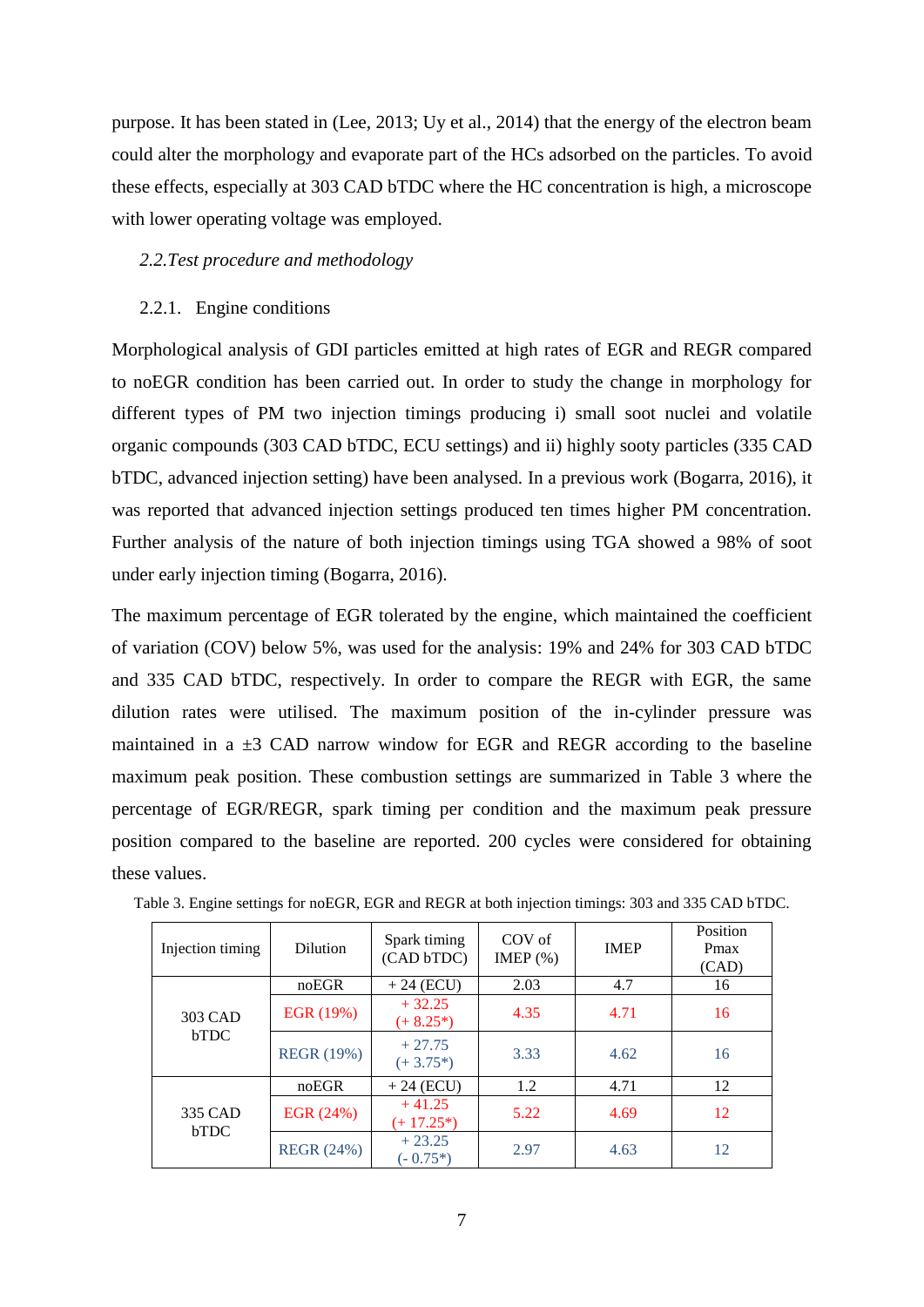Prior to the test, the engine was warmed up, and the measurements started when  $95\pm0.5$  °C coolant and  $101\pm2$  °C oil temperatures were achieved. The charge air temperature was maintained at 40±2 °C during the whole experiment. Fuel injection pressure and fuel injection rail temperature were maintained constant at  $60\pm 2$  bar and  $75.5\pm 0.5$  °C, respectively for both injection timings.

#### *2.2.2. PM morphological analysis*

The accurate estimation of the diameter of the primary particle is crucial as the rest of the morphological parameters are derived from it. The common method to obtain  $d_{p0}$  is by manual measurements on account of the difficulties in identifying the primary particles boundaries in the agglomerates. In [\(Kondo, 2013\)](#page-24-9), it is claimed that both the operator and the position of the agglomerate in the TEM grid are influential in the precision of the diameter dimension. Therefore, the size of the sample must be large enough to assure its normality. With this aim, at least 180 primary particles per condition were considered, distributed in 15 different agglomerates randomly located in the TEM grid. [\(Gaddam et al., 2013\)](#page-23-1) discusses whether  $d_{p0}$  can be fitted to a log-normal distribution. One-sample non-parametric Kolmogorov Smirnov test in IBM statistical package for social sciences (SPSS) software was performed to check the log-normality. Furthermore, to numerically evaluate the statistical differences between the conditions (i.e. noEGR vs. EGR, noEGR vs. REGR and EGR vs REGR), a T-test has been executed.

The number of primary particles refers to the number of single spherules-like that can be found in a selected aggregate. It can be calculated as in Equation [\[1\].](#page-8-0)

<span id="page-8-0"></span>
$$
n = \left(\frac{A}{A_p}\right)^{\alpha} \tag{1}
$$

Where:

*n* is the number of primary particles.

*A* is the projected area from the micrograph.

 $A_p$  is the area of the primary particle considered as a circle  $A_p = \frac{\pi}{4}$  $rac{\pi}{4}d_{p_0}^2$ 

 $\alpha$  is the exponential factor for particle overlap. Its value has been assumed to be 1.09 (Lee, [2013;](#page-24-6) [Zhu, 2005\)](#page-26-5).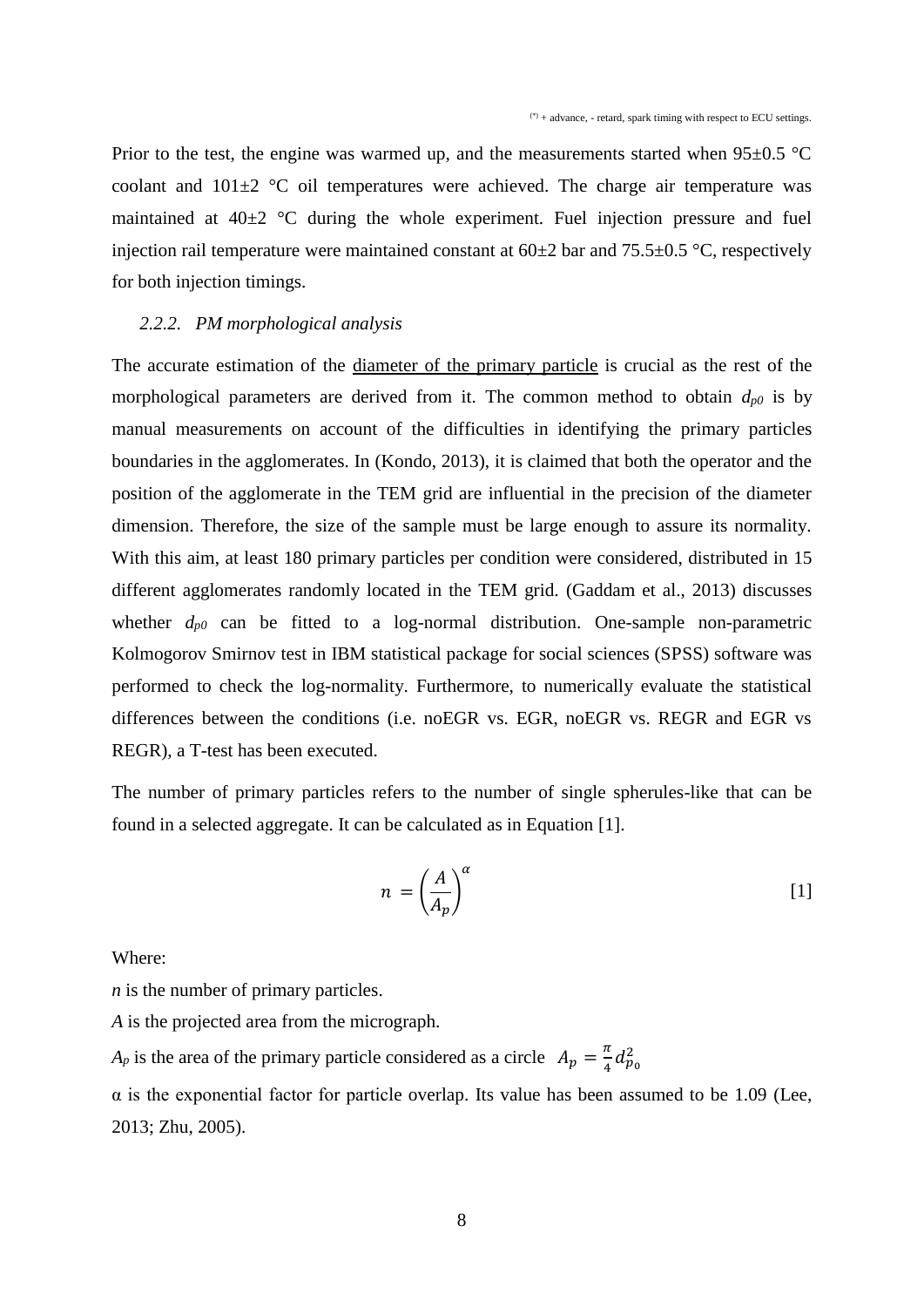The Radius of gyration can be estimated as [\(Filippov et al., 2000;](#page-23-7) [Kondo, 2013;](#page-24-9) [M. Lapuerta](#page-24-7)  [et al., 2006\)](#page-24-7).

$$
R_g = \sqrt{\frac{1}{m} \sum r_i^2}
$$
 [2]

Where:

*m* is the number of pixels per aggregate.

 $r_i$  is the distance between each pixel and the centroid of soot aggregate (nm).

*D<sup>f</sup>* has been widely estimated from TEM micrographs however, particle overlapping and the cluster anisotropy [\(Van Gulijk et al., 2004;](#page-26-6) [Wentzel et al., 2003\)](#page-26-3) can result in misleading values. In order to obtain the  $D_f$ , several methods and equations have been proposed in the literature. The most widely method is calculating the gradient of Equation 3, known as fractal-equation [\(Wozniak et al., 2012\)](#page-26-7) or power law relationship [\(M. Lapuerta et al., 2006;](#page-24-7) [Lottin et al., 2013\)](#page-25-8). However, it has to be considered that this equation is only valid for agglomerates with self-similarities and therefore, the properties of the agglomerate are not scale variant, [\(Theiler, 1990;](#page-25-9) [Wozniak et al., 2012\)](#page-26-7).

$$
\ln(n) = \ln(k_f) + D_f \ln\left(\frac{R_g}{d_{p_0}}\right)
$$
 [3]

Where  $k_f$  is the pre-factor or structural coefficient [\(Wozniak et al., 2012\)](#page-26-7).

In this work, five different methods to quantify the shape of the agglomerates have been compared: i) a widely used logarithm method from [\(Zhu, 2005\)](#page-26-5), ii) logarithm method using the square root of the product LW (length and width of the rectangle containing the minimum area) defined in [\(Wozniak et al., 2012\)](#page-26-7), iii) counting box method (CBM) described in [\(Lottin](#page-25-8)  [et al., 2013;](#page-25-8) [Wozniak et al., 2012\)](#page-26-7), iv) iterative method described in Lapuerta et al. [\(M.](#page-24-7)  [Lapuerta et al., 2006\)](#page-24-7), and v) root form factor [\(Gaddam et al., 2013\)](#page-23-1). The first four methods calculate the fractal dimension, while the last method is a non-dimensional parameter based on the ratio area-perimeter, being comparable to fractal dimension, Equation 4.

$$
RFF = \sqrt{\frac{4\Pi A_p}{Perimeter^2}}
$$
 [4]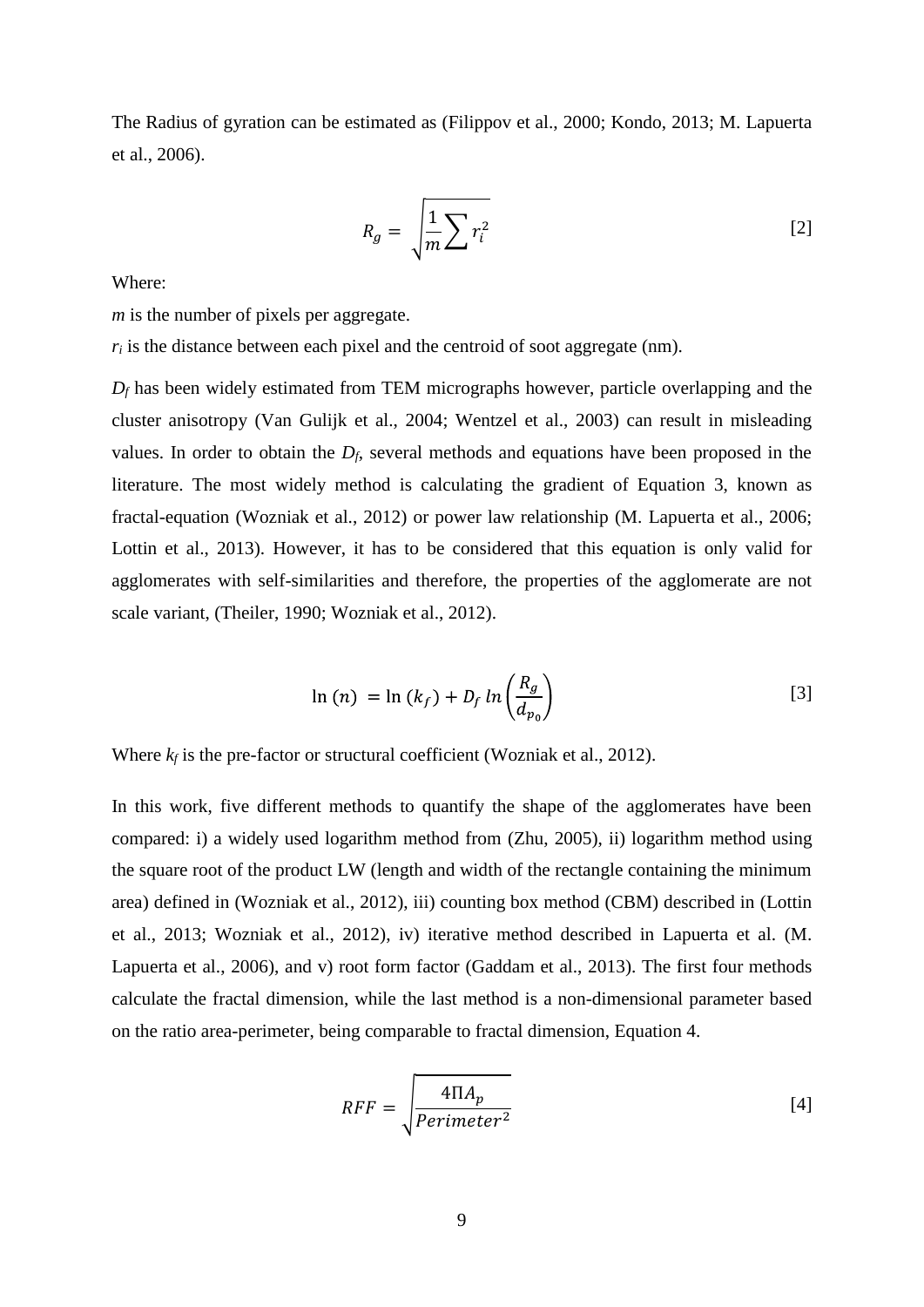Prior to the morphological analysis, the TEM images were pre-treated using commercial software. This pre-treatment consists of background removal and contrast increase to facilitate the primary particlee recognition. Furthermore, an in-house MATLAB code has been developed for calculating morphological parameters including diameter of primary particle , number of primary particles per agglomerate, radius of gyration as well as fractal dimension and RFF. Similar codes have been generated extensively in the soot characterization literature [\(F.A. Ruiz, 2015;](#page-23-8) [Kondo, 2013;](#page-24-9) [Zhu, 2005\)](#page-26-5).

#### **3. RESULTS AND DISCUSSION**

#### *3.1. Particulate matter patterns*

The TEM micrographs of the particles collected from the GDI engine exhaust at the manufacturer ECU fuel injection timing settings (303 CAD bTDC) are shown in [Figure 1.](#page-10-0) Four different kinds of particles were identified: a) a nearly-spherical HCs droplets, b) large agglomerates composed of small primary particles c) diesel-like particles with the presence of HCs on them and d) 'dry' diesel-like particles. The presence of the different types of particles is in agreement with the work presented in [\(Barone et al., 2012;](#page-22-0) [Karjalainen et al., 2014\)](#page-24-1) during steady-state engine operation and vehicle under NEDC, respectively. Also, the presence of small spherical particles of around 6 nm is found according to the work described in [\(Barone et al., 2012;](#page-22-0) [Gaddam et al., 2013;](#page-23-1) [Seong, 2013\)](#page-25-6).

<span id="page-10-0"></span>

Figure 1. TEM micrographs of PM for 303 CAD bTDC: a) Near-spherical droplets b) Large agglomerates c) wet diesel like-particle and d) diesel-like particles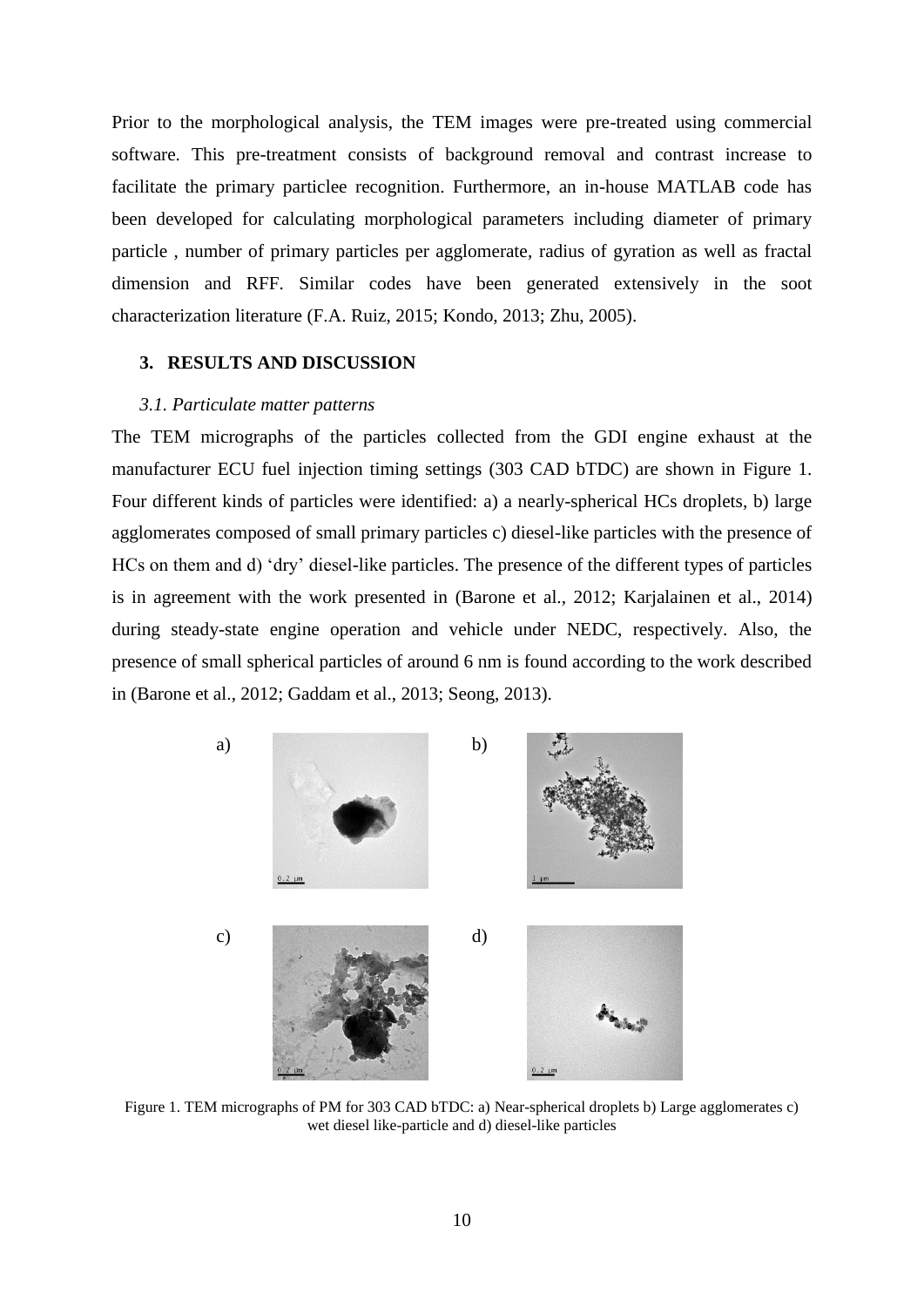In the engine condition with advanced injection timing (335 CAD bTDC), the collected particles were classified as 'dry' diesel-like particles [\(Figure 2\)](#page-11-0). This is due to increased likelihood of wall and piston wetting creating a high amount of locally fuel rich regions.



Figure 2. TEM micrographs for advanced injection timing settings.

# <span id="page-11-0"></span>*3.2. Morphology parameter analysis of agglomerates*

# 3.2.1. Primary particle diameter analysis

The log-normality of the measured  $d_{p0}$  was statistically analysed using IBM SPSS statistics [\(Table 4\)](#page-11-1). The majority of the studied conditions presented a log normal distribution with significance higher than 0.05. However, the primary particles measured for EGR and REGR at 303 CAD bTDC were not normally distributed (i.e. significance level <0.05) and cannot be considered for analysis. It is thought that this is a result of the 'multi-modal' nature primary particle size distribution rather than a typical 'uni-modal' distribution from diesel [\(Wentzel et](#page-26-3)  [al., 2003\)](#page-26-3) and some GDI combustion regimes [\(Gaddam et al., 2013;](#page-23-1) La [Rocca et al., 2015\)](#page-24-2). Therefore, the primary particle size distributions and morphological parameter results for EGR and REGR for 303 CAD bTDC are not shown as they cannot be fitted to a log-normal distribution. In [Figure 3,](#page-12-0) a micrograph per condition has been given as an example. It can be observed how the nature of the particles changes from soot to HCs when the injection is retarded and EGR or REGR were used.

<span id="page-11-1"></span>

|                | Null Hypothesis                                                                                     | <b>Test</b>                              | Significance       | Decision                      |
|----------------|-----------------------------------------------------------------------------------------------------|------------------------------------------|--------------------|-------------------------------|
|                | The distribution of $log(335$ baseline) is<br>normal with mean 3.289 and standard<br>deviation 0.23 | One-sample<br>kolmogorov-smirnov<br>test | .131 <sup>1</sup>  | Retain the null<br>hypothesis |
| $\overline{2}$ | The distribution of $log(303$ baseline) is<br>normal with mean 3.386 and standard<br>deviation 0.23 | One-sample<br>kolmogorov-smirnov<br>test | 0.200 <sup>1</sup> | Retain the null<br>hypothesis |
| 3              | The distribution of $log(335EGR)$ is<br>normal with mean 3.147 and standard<br>deviation 0.26       | One-sample<br>kolmogorov-smirnov<br>test | 0.200 <sup>1</sup> | Retain the null<br>hypothesis |
| $\overline{4}$ | The distribution of log(335REGR) is<br>normal with mean 3.24 and standard<br>deviation 0.31         | One-sample<br>kolmogorov-smirnov<br>test | 0.097 <sup>1</sup> | Retain the null<br>hypothesis |

| Table 4. Statistical normality tests. |  |
|---------------------------------------|--|
|---------------------------------------|--|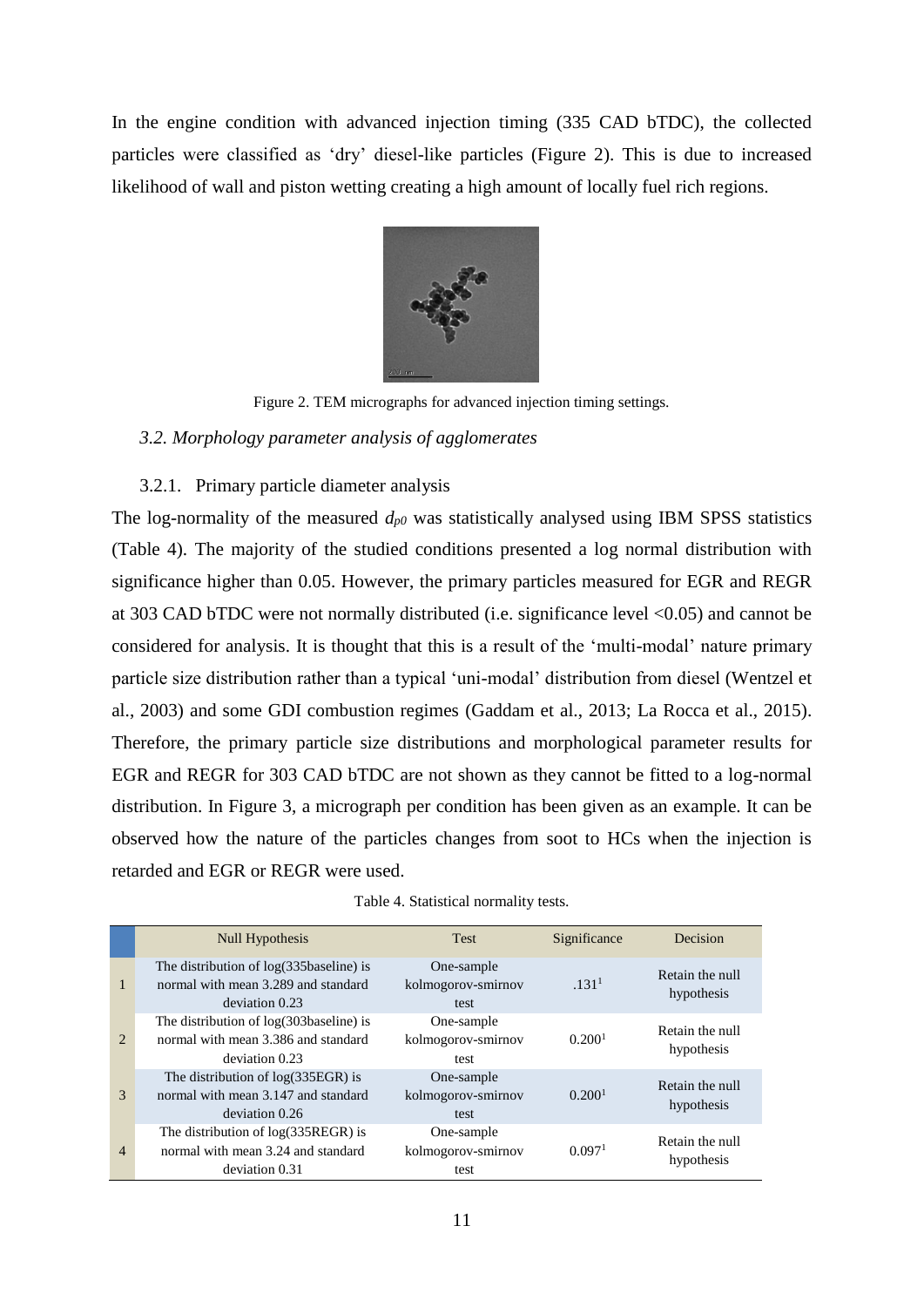Asymptotic significance are displayed. The significance level is 0.05.

<sup>1</sup> Lilliefors Corrected



<span id="page-12-0"></span>Figure 3. Example of micrographs for the different condition studied: 303 CAD bTDC a) noEGR b) EGR c) REGR, 335 CAD bTDC d) noEGR e) EGR and f) REGR.

[Figure 4](#page-13-0) shows the primary PSD for noEGR at the two injection timings. The engine operation with 303 CAD bTDC injection timing presented a wider size distribution of PM emissions (i.e. higher variability in the primary particle size). The different types [\(Figure 1\)](#page-10-0) seen from this injection timing can be the reason for this wider distribution. The lower time available for air-fuel mixing can lead to the presence of these unburnt small particles and reduce the time for PM graphitization and structure reorganization, as suggested in [\(Lee,](#page-24-6)  [2013\)](#page-24-6), resulting in the formation of less compact primary particle and therefore presenting larger diameters. On the other hand, the 335 CAD bTDC fuel injection timing decreased the primary particle diameter and led to narrower distribution.

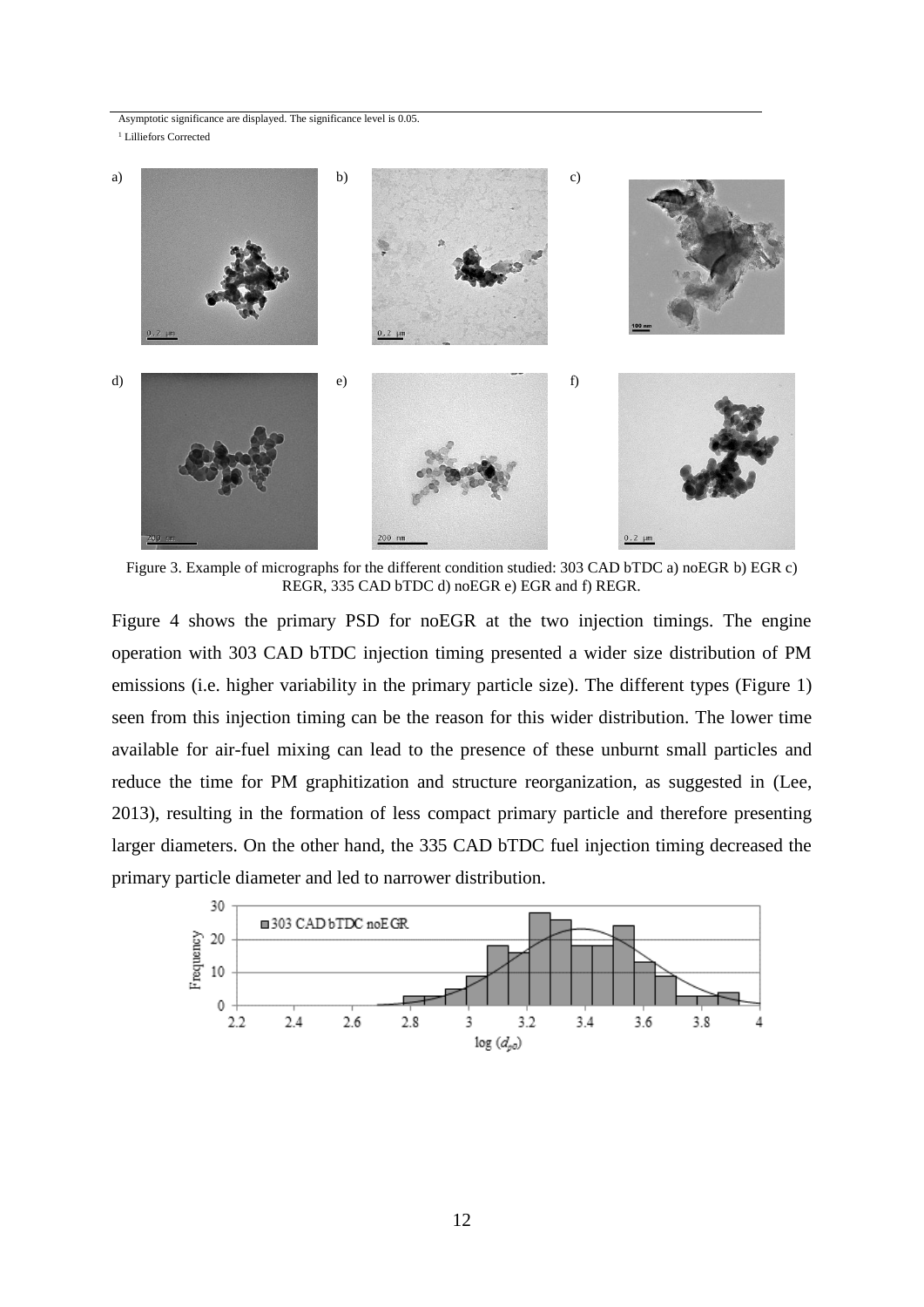

<span id="page-13-0"></span>Figure 4. Primary particle size distributions for the baseline at both fuel injection timings: 303 and 335 CAD bTDC.

In [Figure 5,](#page-15-0) the influence of EGR and REGR at 335 CAD bTDC is analysed. It can be observed, that EGR tends to shift the particle distribution to smaller sizes. The reduction in diameter observed under EGR conditions is also in agreements with the results reported in [\(Hedge et al., 2011\)](#page-24-10). The authors attributed this behaviour to the EGR capability of inhibiting PM nucleation. Although post-flame temperature is decreased with EGR operation and therefore, agglomeration could be increased, it seems that nucleation inhibition overcomes reduced post-flame temperature effects [\(Hedge et al., 2011\)](#page-24-10).

EGR operation can lead to significant improvements in fuel economy and indicated efficiency [\(Daniel Fennell et al., 2014;](#page-23-3) [Francqueville et al., 2014;](#page-23-9) [Hedge et al., 2011\)](#page-24-10). For REGR, this effect is even more pronounced [\(Daniel Fennell et al., 2014\)](#page-23-3). The reduced quantity of liquid fuel in the combustion chamber and the reduction of the in-cylinder temperature as a result of the EGR addition with respect to the baseline operation [\(Daniel](#page-23-3)  [Fennell et al., 2014\)](#page-23-3) could lead to lower rates of primary particle formation and growth, being responsible for the smaller sizes of primary particles. The engine operation with REGR slightly increases the diameter of the primary particle with respect to EGR despite the further reduction in quantity of the liquid fuel and the presence of hydrogen [\(Bogarra, 2016\)](#page-22-3) in the combustion process that would have been expected to reduce the primary particle growth. Therefore, it is thought that the dominant effect responsible for the increase in the primary particle size with REGR with respect to EGR combustion is the hydrogen presence which could raise the local in-cylinder temperature increasing the rate of particle formation and counteracting the rest of the effects (i.e. chemical, thermal or dilution effects).

To the best knowledge of the authors, the effect of EGR has not been deeply investigated for GDI engines. However, for diesel, several authors have analysed its influence. In [\(Magín](#page-24-5)  [Lapuerta et al., 2007\)](#page-24-5) no significant changes in *dp0* were observed. The authors attributed this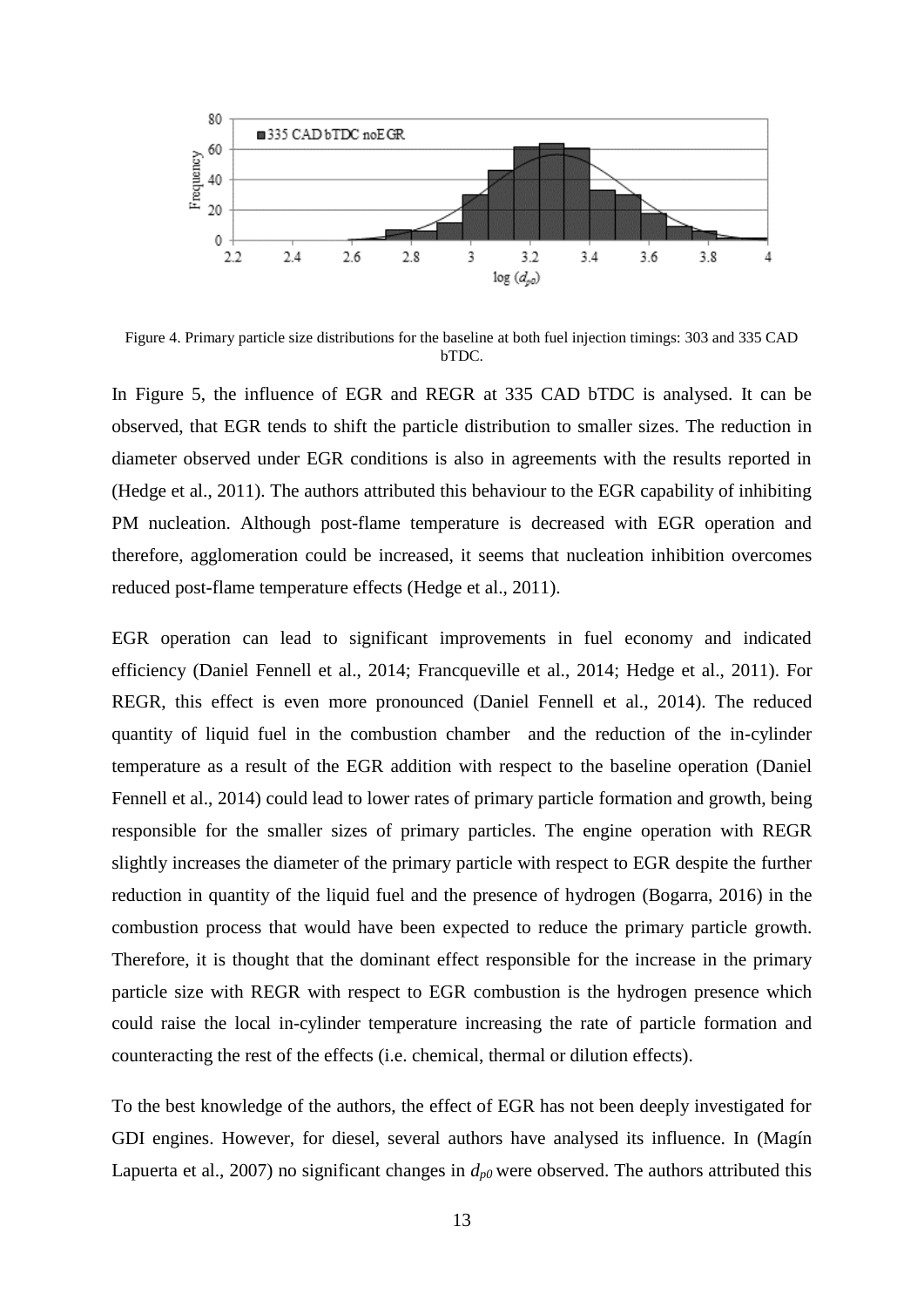trend to a trade-off between the temperature levels and the lower oxygen concentration. Al-Quarashi et al.[\(Al-Qurashi et al., 2008\)](#page-22-2) reported a strong difference in soot microstructure between EGR conditions and baseline. Soot produced under EGR showed higher reactivity and a different combustion pattern presenting a slow external burning a rapid internal burning not seen for the baseline engine condition. It is reported that EGR is linked with the removal of oxygen from the active sites and thus, the higher reactivity. From the microstructure point of view, EGR increases the interlayer spacing increasing the likelihood of oxygen attack due to the less ordered structure. The disorder in the microstructure is also attributed to a combination of thermal, chemical and dilution effects. Al-Qurashi et al. successfully separated the independent effects of  $CO<sub>2</sub>$  in EGR using a co-flow laminar flame burner fuelled with ethylene. The thermal effect was found to have the largest impact on soot reactivity. The higher heat capacity of  $CO<sub>2</sub>$  reduces the flame temperature. Furthermore, EGR modifies the graphite layer disposition favouring the oxygen attack and therefore, the increased presence of active sites [\(Al-Qurashi et al., 2011\)](#page-22-6). However, the authors did not find any impact of the O/C ratio on soot reactivity [\(Al-Qurashi et al., 2011\)](#page-22-6). Although, the results obtained for diesel engines can be extrapolated and adapted for gasoline engines, the different mechanisms involved in EGR for both engines must be considered. While in diesel engines, EGR displaces part of the intake air, in gasoline, the air/fuel ratio is constant and therefore the mass of EGR is "added" to the mixture reducing pumping losses, heat losses and the degree of dissociation in the burned gases [\(Abd-Alla, 2002\)](#page-22-7), also influencing PM levels. However, in order to clarify the governing EGR mechanisms such as lower fuel presence in the combustion chamber, chemical, dilution or thermal effects, further analysis is needed.

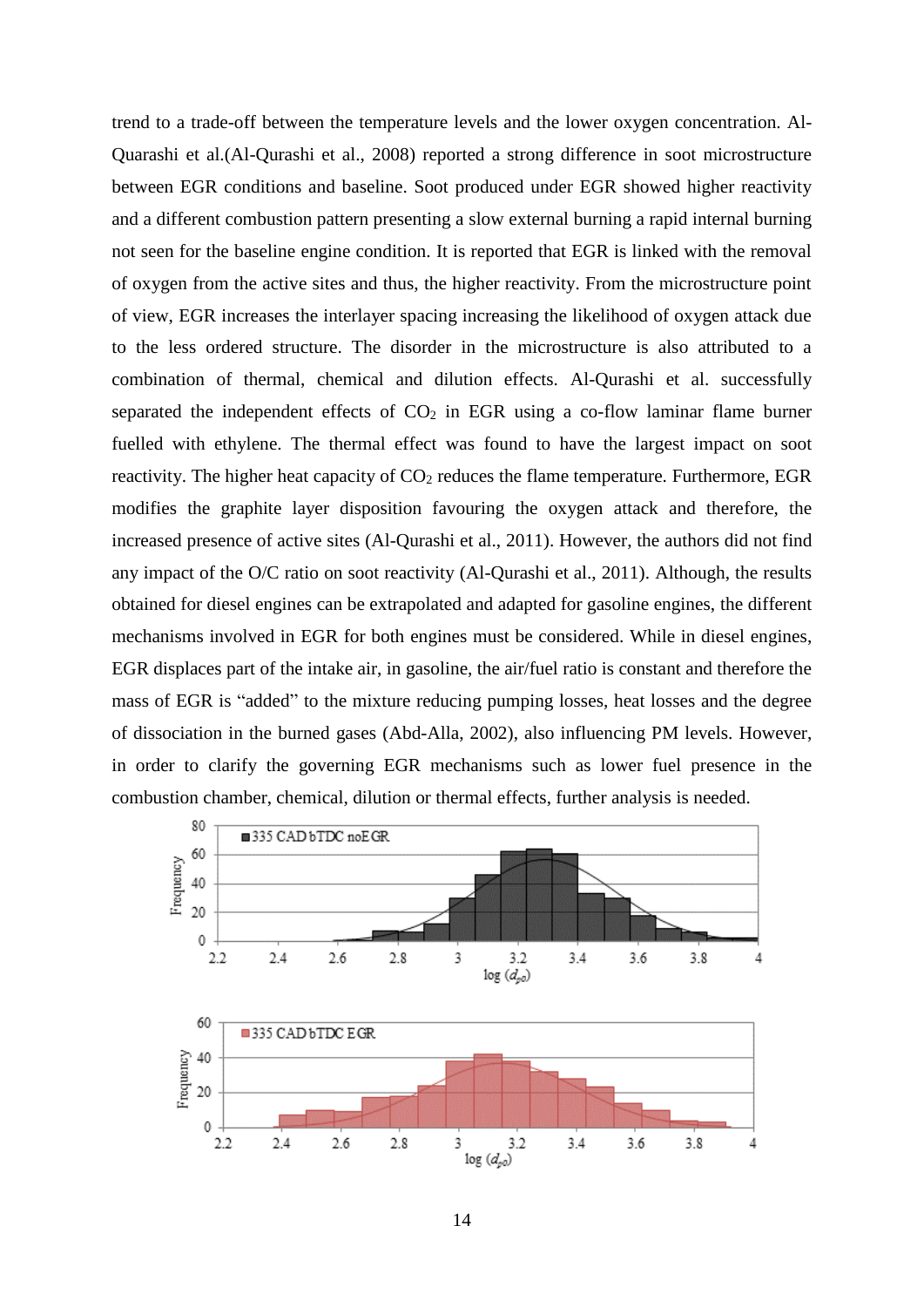

Figure 5. Primary particle size distribution for 335 CAD bTDC at noEGR, EGR and REGR.

<span id="page-15-0"></span>The average diameter and standard deviation obtained from the primary PSD is represented in [Figure 6.](#page-15-1) The 303 CAD bTDC fuel injection timing emits greater primary particles than the 335 CAD bTDC fuel injection timing as previously stated [\(Figure 4\)](#page-13-0). Regarding the effect of EGR and REGR, the average diameters obtained were 27 nm, 23 nm and 25 nm at 335 CAD bTDC for noEGR, EGR and REGR, respectively. In in [Figure 6,](#page-15-1) it can be seen that the standard deviation calculated from the primary particle sizes distribution overlaps. Therefore, to examine the significance of the EGR and REGR on the *dp0*, an independent sample T-test analysis has been performed. The significant level  $(p<0.05)$  indicated that the diameters are statistically different and therefore, particles emitted at noEGR are larger than those emitted under EGR and REGR operation.



<span id="page-15-1"></span>Figure 6. Average primary particle diameter: a) noEGR comparison at both injection timings (303 and 335 CAD bTDC) and b) noEGR, EGR and REGR at 335 CAD bTDC.

# 3.2.2. Number of primary particles and radius of gyration

To quantitatively understand the differences in PM morphology caused by the fuel injection timing, the number of primary particles  $n$  and the radius of gyration  $R_g$  are presented in [Figure 7](#page-18-0) for noEGR condition and in [Figure 8](#page-18-1) for EGR and REGR. At 303 CAD bTDC injection timing fewer number of agglomerates were found and this is in accordance with the previously published scanning mobility particle sizer results [\(Bogarra, 2016\)](#page-22-3). However, the presence of type b particles [\(Figure 1\)](#page-10-0) increases the number of primary particles per agglomerate. Also, the variability (larger confidence intervals) at 303 CAD bTDC is higher than for 335 CAD bTDC.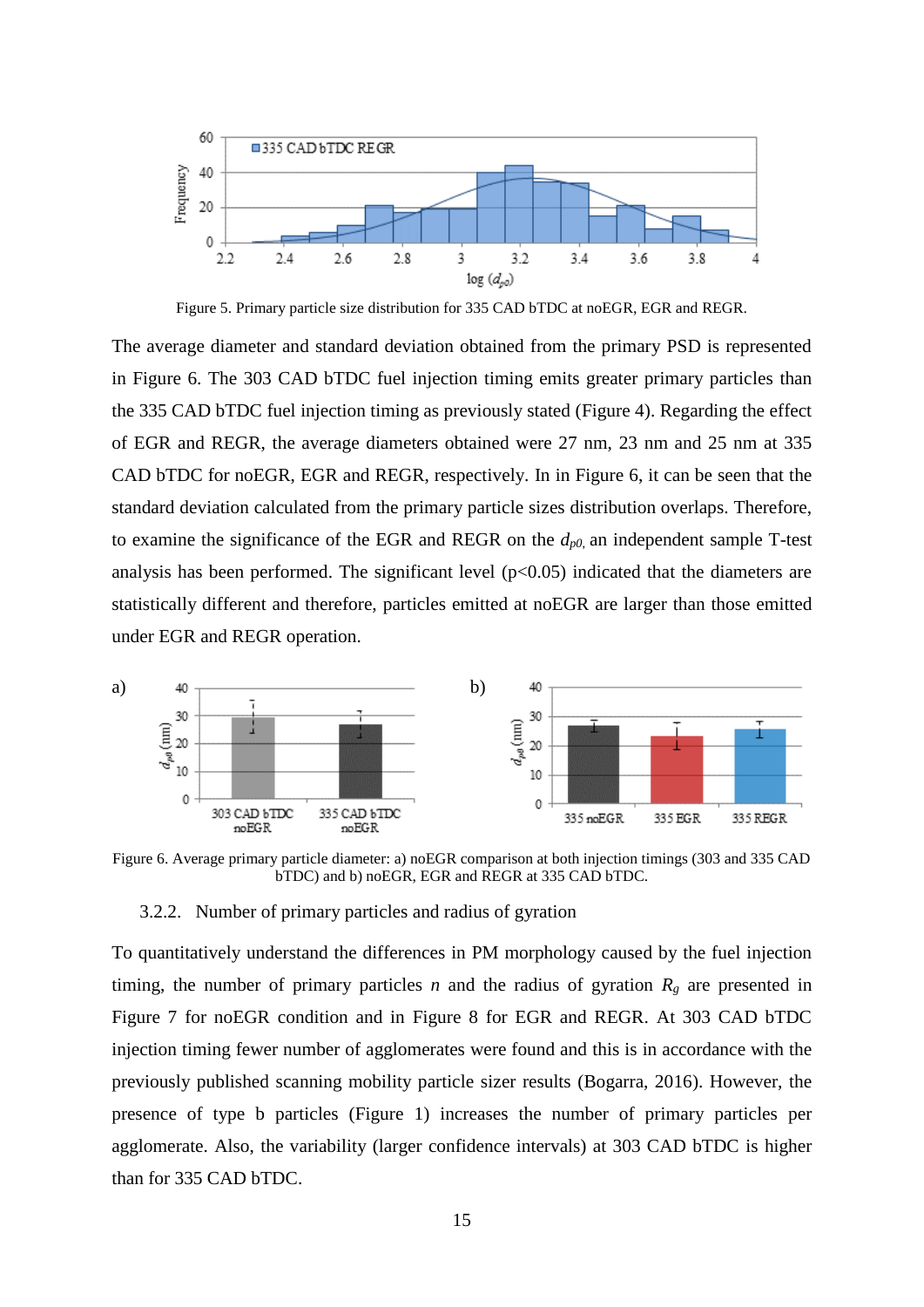The reason for these differences in morphology can be found in the different particle formation characteristics at different injection timings. In order to understand the mechanism governing PM formation and oxidation as well as the final exhaust-out emissions in GDI, optical techniques [\(Sementa et al., 2012;](#page-25-10) [Stojkovic et al., 2005\)](#page-25-11) and computational fluid dynamics [\(Bonatesta et al., 2014;](#page-22-8) [Jiao et al., 2015;](#page-24-11) [Köpple et al., 2015\)](#page-24-12) have been used. It is agreed in the literature that the sources of PM are i) the presence of rich pockets during the combustion even in homogeneous mixtures ii) wall fuel-film formation due to fuel impingement and thus, pool fire and iii) carbonization of non-combusted fuel droplets [\(Bonatesta et al., 2014;](#page-22-8) [Drake, 2003;](#page-23-10) [Köpple et al., 2015;](#page-24-12) [Song et al., 2015\)](#page-25-12). The presence of pool fires is unavoidable in wall-guided GDI engines [\(Song et al., 2015\)](#page-25-12) and for gasoline engines the lack of oxygen can limit the oxidation of PM [\(Winklhofer et al., 2011\)](#page-26-8). Furthermore, pool fires diffusive combustion begins late when the temperatures inside the chamber are low for soot oxidation [\(Stojkovic et al., 2005\)](#page-25-11).

A similar advanced injection timing to the one used in this study (335 CAD bTDC) was analysed using CFD in [\(Bonatesta et al., 2014\)](#page-22-8). It was shown that early injection increases the concentration fuel in the piston crown and cylinder liner leading to pool fires at the end of the combustion. In [\(Storch et al., 2015\)](#page-25-13) was found that in conditions which did not lead to wallwetting, rich fuel vapour clouds are the source of PM. Also, in [\(Song et al., 2015\)](#page-25-12) was reported that even at homogenous conditions there were still rich regions in the intake area. Similar conclusions have been obtained in [\(Sementa et al.,](#page-25-10) 2012) and [\(Jiao et al., 2015\)](#page-24-11) for similar injection timings than the ones used in this work. [\(Sementa et al., 2012\)](#page-25-10) measured the FSN in a wide injection timing window, observing high FSN at advanced injection (>320 CAD bTDC) and reducing quickly after 305 CAD bTDC. [\(Velji, 2010\)](#page-26-9) found that for homogeneous mode, soot is formed in pool fires, however, in stratified operation, it can also be originated in the free combustion chamber volume due to the presence of rich pockets. In [\(Jiao et al., 2015\)](#page-24-11) the fuel film mass and soot emissions are predicted using a multidimensional KIVA35V Release 2 code for CFD modelling. Heavy wetting of the piston head and the liner was reported at advanced injection timings as well as cylinder head wetting not observed for retarded conditions. In these regions, the temperature remained low hindering the oxidation of PM with OH radicals. Wall films remained on the combustion chamber late during the expansion stroke opposite to the findings in [\(Stevens, 2001\)](#page-25-14) where no pool fires were reported for intake-strokes injection. However, different engine designs or injectors can lead to misleading comparisons [\(Drake, 2003\)](#page-23-10). Also in [\(Drake, 2003\)](#page-23-10) was discussed the link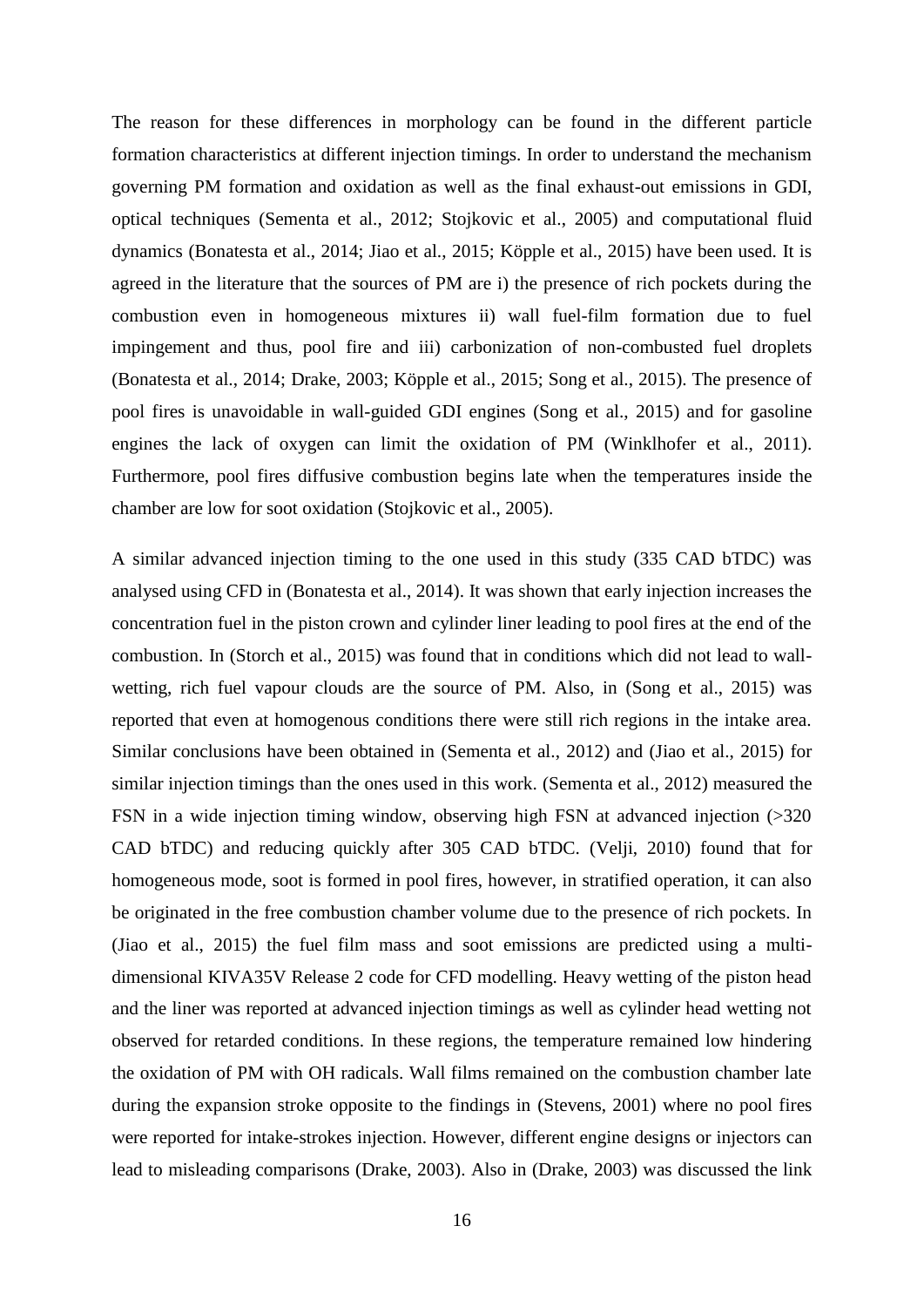between fuel film thickness and smoke emissions. The authors claimed that small amount of wall film does not produce smoke as the fuel is evaporated before the pool fire formation or the soot, if formed, is oxidised. However, whether wall film is the main source of soot, 10- 20% of the mass film will contribute to smoke emissions. In for stratified operation wetting of the spark plug is thought to be a considerable contributor to soot emissions [\(Hemdal et al.,](#page-24-13)  [2011\)](#page-24-13). This soot remained during the last stage of the combustion when no OH radicals were available for oxidation. Recently, Hageman et al. [\(Hageman et al., 2015\)](#page-23-11) investigated the most favourable conditions for soot formation in GDI engines. The authors found a background level of PM independently of the fuel used or the equivalence ratio, as a result of the lubricating oil and the engine wear. The equivalence ratio threshold was found to lie between 1.3-1.4 and the temperature between 1400K-1700K. At early combustion stage, the temperature is higher than 2200K avoiding the formation of soot precursors. However, when the burned gases reach the piston or cylinder surfaces, the conditions are favourable for soot formation. The equivalence ratio distributions presented in [\(Song et al., 2015\)](#page-25-12) showed the presence of rich in fuel areas towards the piston crown and cylinder liner.

According to the presented literature, at 335 CAD bTDC, a fuel film is formed in the piston crown, engine liner and even intake/exhaust valves due to the proximity of the piston to the TDC. The vaporization of the light components of the gasoline will leave the heavy fractions of the gasoline more prone to precursor formation [\(Drake, 2003;](#page-23-10) [Jiao et al., 2015;](#page-24-11) [Stevens,](#page-25-14)  [2001\)](#page-25-14) explaining the high concentration of soot at this injection timing (10 times higher)[\(Bogarra, 2016\)](#page-22-3). At this injection timing, a large number of agglomerates is formed but with lower number of primary particles. On the other hand, at 303 CAD bTDC, although wall-wetting can still be produced, the mass of the fuel films will be lower. Therefore, the agglomeration will be produced in small volumes of fuel rich regions increasing the likelihood for agglomeration. The increased number of primary particles with higher diameters led to greater radius of gyration, however, the T-test results show that the difference in radius of gyration is not statistically significant. Thus, the calculation of  $D_f$  is needed to fully explain the trend.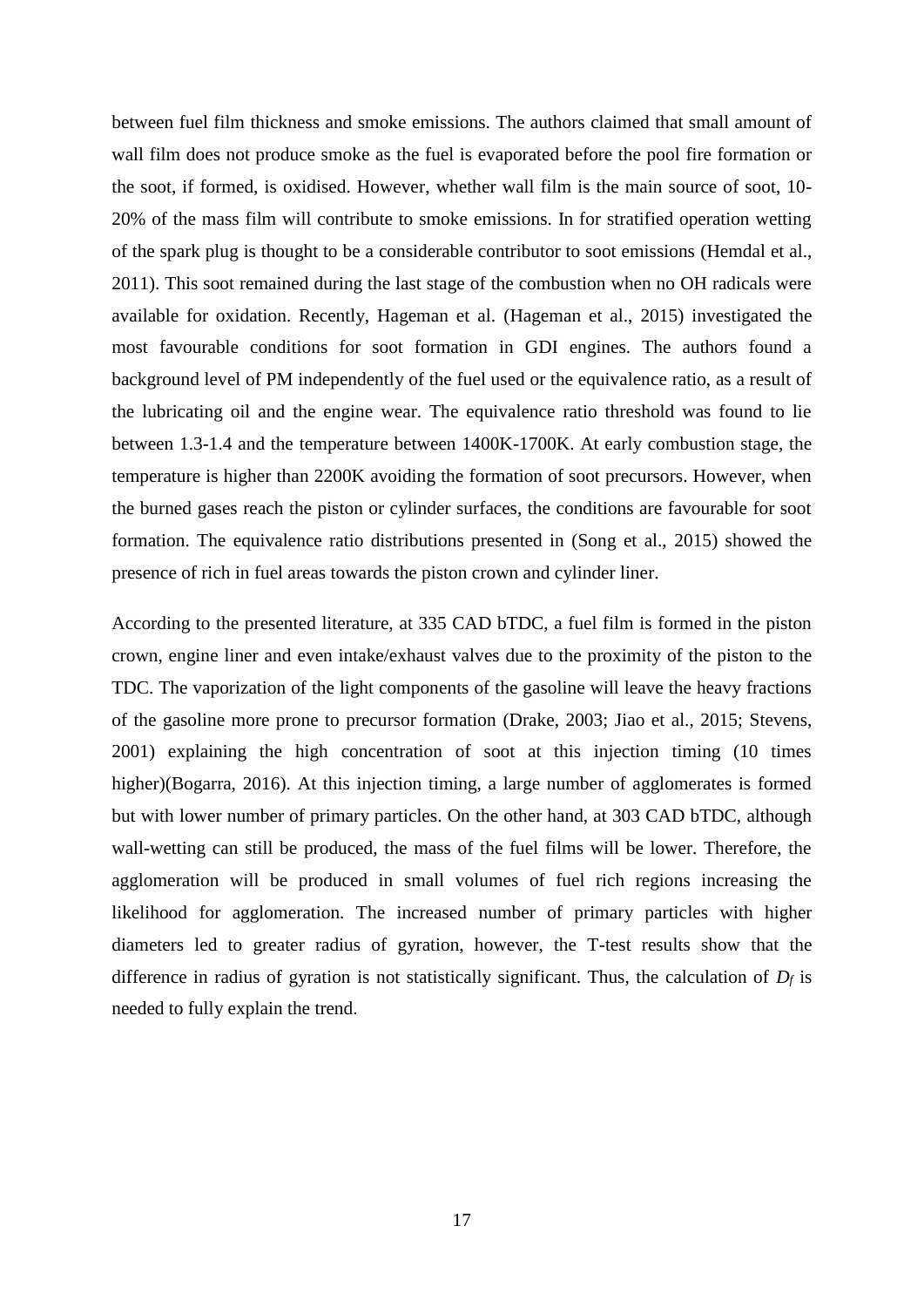

<span id="page-18-0"></span>Figure 7. Morphological parameters for the baselines: a) Number of particles per agglomerate and b) Radius of gyration (nm).

The effect of EGR and REGR on particle number was not found to be statistically significant, [Figure 8.](#page-18-1) The confidence interval between the three conditions overlaps. Thus, the agglomerates are composed by a similar number of primary particles. However, the differences in primary particle size from baseline, EGR and REGR are reflected in the radius of gyration [\(Figure 8b](#page-18-1)). The noEGR condition presented the largest  $R_g$  while EGR and REGR showed similar values of  $R_g$ . These results are in agreement with the agglomerate mobility diameter findings reported elsewhere [\(Bogarra, 2016\)](#page-22-3) meaning that EGR as well as REGR reduced PM formation and primary particle growth, but the agglomerates produced are similar in the number of primary particle.



<span id="page-18-1"></span>Figure 8. Morphological parameters: a) Number of particles per agglomerate and b) Radius of gyration (nm).

#### 3.2.3. Fractal dimension

The five different methods that are commonly used in the literature for the calculation of  $D_f$ are compared in this section and the results are presented in [Figure 9.](#page-19-0) Even for diesel PM, there are not many papers that compared the values of  $D_f$  obtained from the different methods [\(Bushell, 2002\)](#page-23-12). Calculating the fractal dimension with a logarithm method using the radius of gyration tends to underestimate its value, while using *LW* is being more accurate and sensitive to changes of engine operating condition. These methods provide an average value of *Df*. per condition studied (noEGR, EGR and REGR) and therefore, a large number of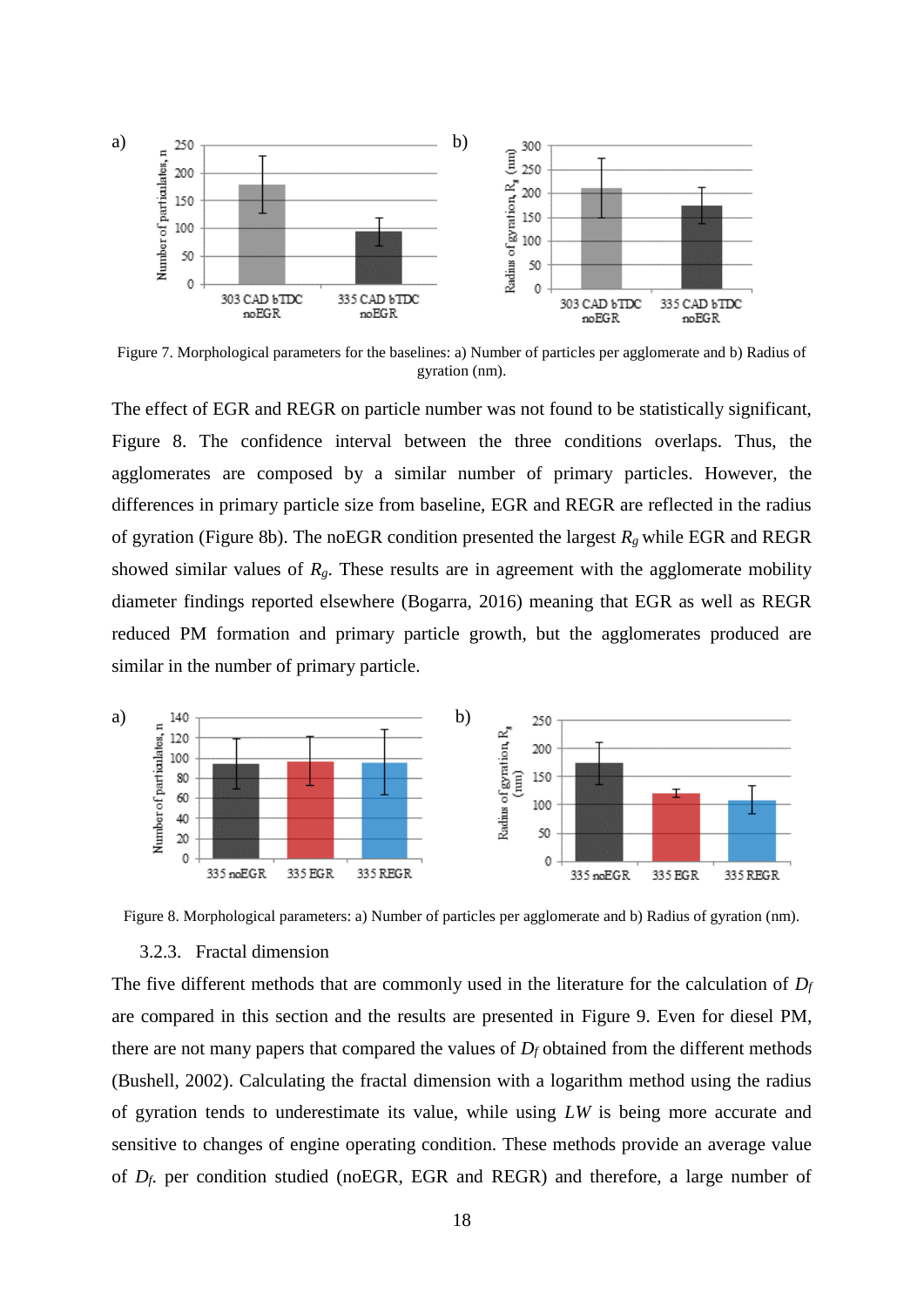micrographs have to be analysed in order to obtain accurate results. The rest of the three methods investigated here, provide a morphological value per agglomerate. The CBM showed little variation between samples while the iterative method and the RFF were the most susceptible to changes as it can be seen with the broader confidence level intervals.



<span id="page-19-0"></span>Figure 9. Fractal dimension calculated using different methods: a) Baseline comparison and b) 335 CAD bTDC injection timing noEGR, EGR and REGR

With noEGR at 303 CAD bTDC fuel injection timing there are more compact agglomerates (i.e. higher  $D_f$ ) than in the case of 335 CAD bTDC fuel injection timing, for all the methods compared in this investigation [Figure 9a](#page-19-0). The higher degree of compactness of the agglomerates emitted by 303 CAD bTDC explains the non-statistical differences in the *R<sup>g</sup>* between the two injection timings, despite the larger number and size of primary particles which form the agglomerates. Therefore, it can be concluded that the particles emitted at 303 CAD bTDC are composed of larger and higher number of primary particles than at 335 CAD bTDC, while those agglomerates are more compact.

The effect of EGR on the PM shape with respect to noEGR, [Figure 9b](#page-19-0), was within the confidence level intervals and no significant according to the T-test for the majority of the methods considered in this work. On the other hand, for all the methods except for the CBM,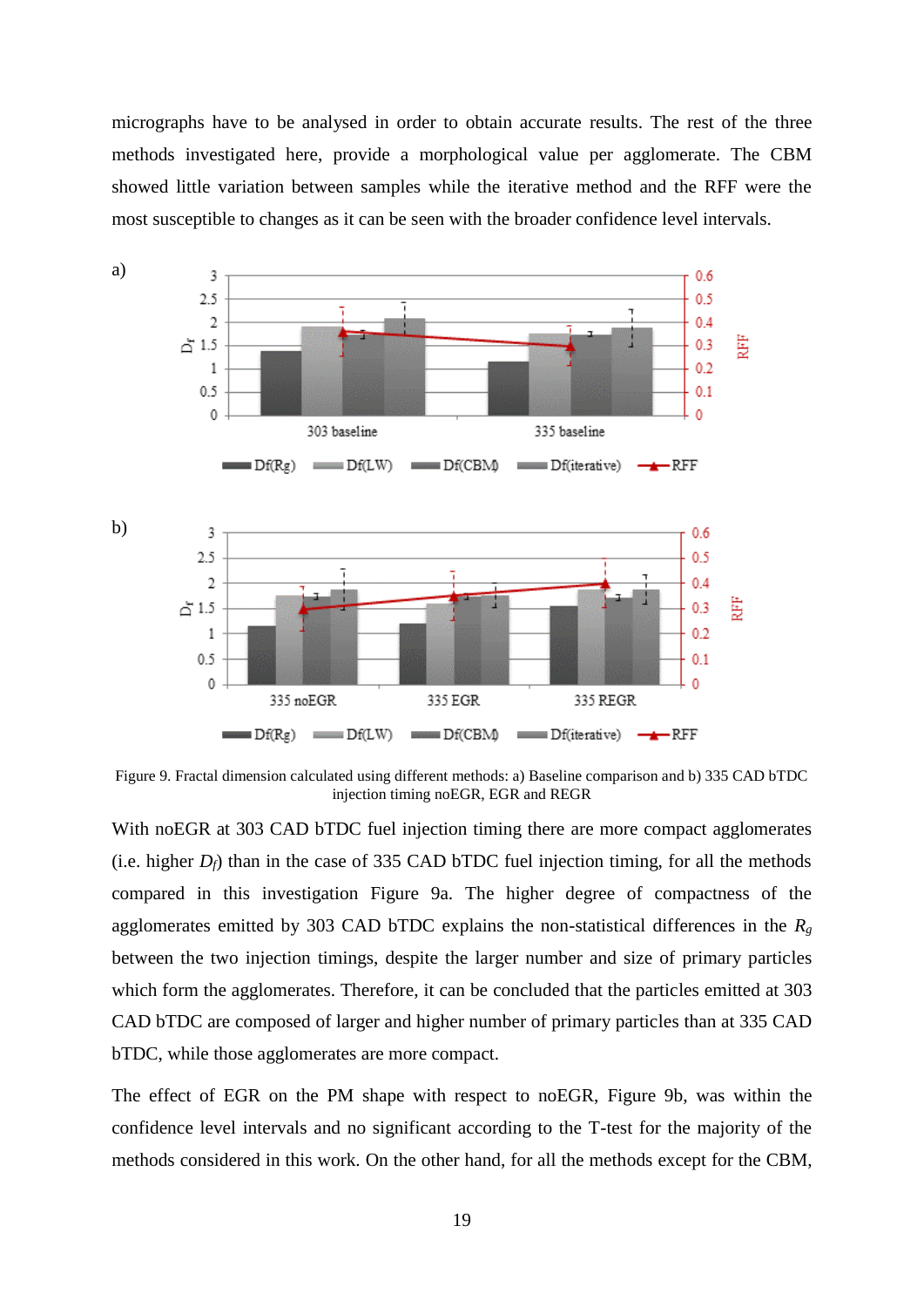REGR tended to emit more compact/spherical particles (higher *D<sup>f</sup>* and RFF) compared to the noEGR condition. Therefore REGR conditions emit agglomerates composed of a similar number of primary particles as the baseline condition, but the smaller primary particle size and more spherical shape resulted in smaller agglomerate average size. This higher fractal dimension increases the effective density and therefore the surface reactive area in contact with the lung fluid [\(Broday et al., 2011\)](#page-22-1).

# **4. Conclusions**

An analysis of PM morphology emitted by GDI engines has been carried out. Morphology parameters have been calculated for PM with different nature under noEGR, EGR and REGR conditions and statistical analyses have been performed to assure the significance of the results. Furthermore, different methodologies to calculate fractal dimension have been compared.

The outcomes show that at 303 CAD bTDC a variety of particle types are formed and higher variability in the results are obtained in contrast to 335 CAD, which produces particles similar to diesel ones. Additionally, the primary particle diameter and fractal dimension at 303 CAD bTDC are larger. Thus, under realistic GDI engine operation conditions, PM emitted has different characteristics than diesel, meaning that GPF design may differ from DPFs on account of the impact of morphological parameters in porosity and permeability. On the other hand, EGR reduced the average primary particle diameter and the radius of gyration maintaining the number of primary particles per agglomerate constant. The effect of REGR was similar, although the diameter was found to lie between noEGR and EGR conditions. Fractal dimension was not modified importantly under EGR conditions. In the case of EGR, depending on the method, different trends can be obtained and the difference was not found statistically significant. However, REGR increased the fractal dimension value when compared to no EGR conditions. Although at REGR fewer particles are produced, the smaller diameter and larger fractal dimension can reduce the filtration efficiency and increase the hazardous impact for human health. Therefore, the aftertreatment systems will need to be improved.

These findings can aid in the optimization of engine parameters which can modify the morphology parameters for the effective design of aftertreatment systems, reducing the number and the aggressiveness of the regeneration processes and decreasing the deposition rate in human body. In order to completely understand the soot interactions in the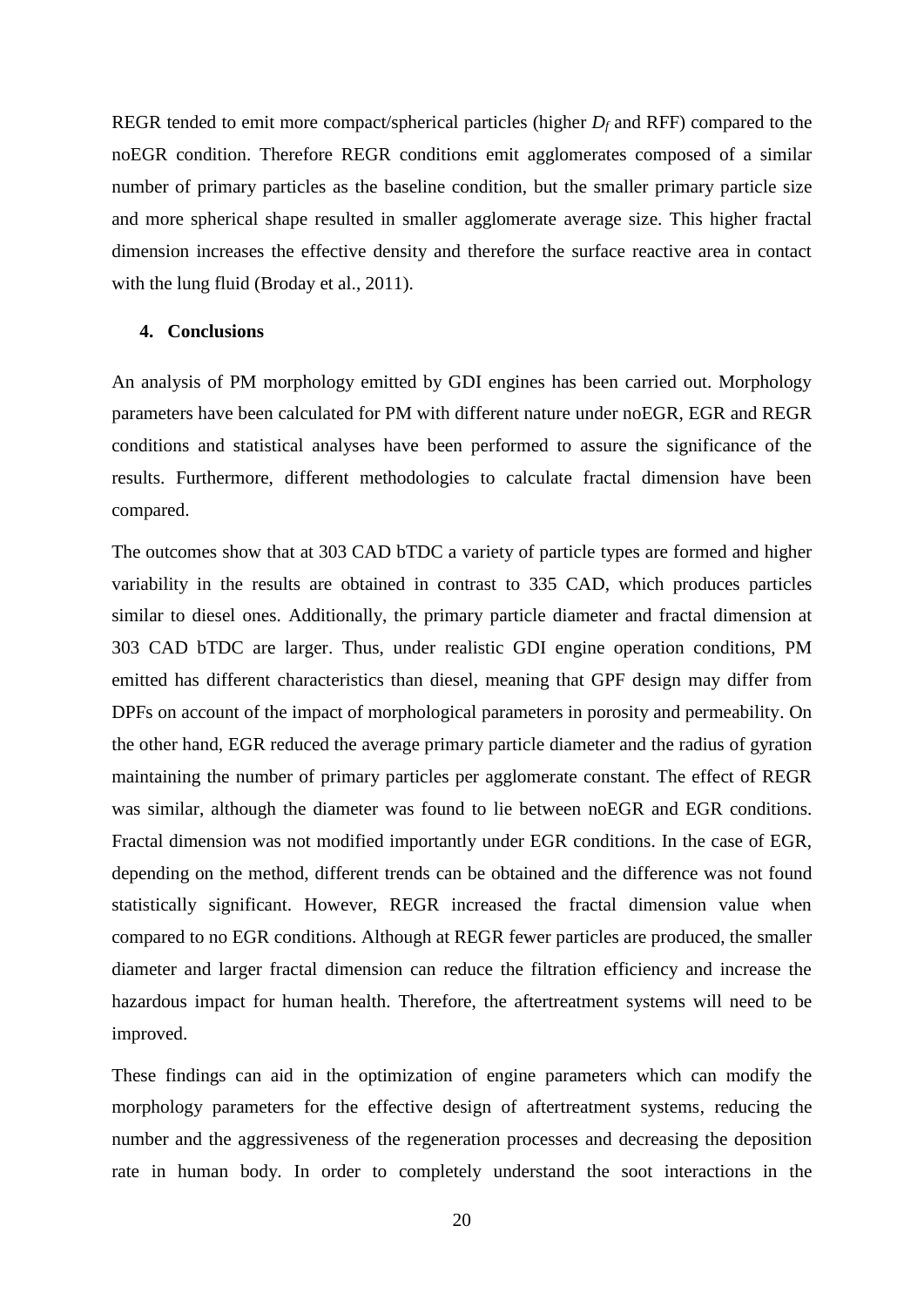aftertreatment devices and their impact in human health, the soot reactivity must be analysed. Thus, further research of the microstructure, intimately linked with the soot oxidation process together with the already presented morphology studied is needed.

# **ACKNOWLEDGMENTS**

The authors would like to thank EPSRC and Johnson Matthey for funding the project and providing a scholarship to Maria Bogarra. Innovate UK (Technology Strategy Board) is acknowledged for supporting this work with the project " $CO<sub>2</sub>$  Reduction through Emissions Optimisation" (CREO: ref. 400176/149) in collaboration with Ford Motor Company, Jaguar Land Rover and Cambustion. The Advantage West Midlands and the European Regional Development Fund as part of the Science City Research Alliance Energy Efficiency Project are also acknowledged for supporting the research work. Mrs Theresa Morris is also thanked for her kind support in obtaining the TEM micrographs.

# **DEFINITIONS, ACRONYMS, ABBREVIATIONS**

| A                | Projected area.                                                 |
|------------------|-----------------------------------------------------------------|
| $A_p$            | Primary particle area                                           |
| $\alpha$         | <b>Exponential Factor</b>                                       |
| bTDC             | <b>Before Top Dead Centre</b>                                   |
| <b>CAD</b>       | <b>Crank Angle Degree</b>                                       |
| <b>CBM</b>       | <b>Counting Box Method</b>                                      |
| $D_f$            | <b>Fractal Dimension</b>                                        |
| <b>DPF</b>       | Diesel Particulate Filter                                       |
| $d_{p0}$         | Primary particle diameter                                       |
| <b>ECU</b>       | Electronic Computer Unit                                        |
| <b>EGR</b>       | <b>Exhaust Gas Recirculation</b>                                |
| <b>GDI</b>       | Gasoline Direct Injection Engine                                |
| <b>GPF</b>       | <b>Gasoline Particulate Filter</b>                              |
| <b>HCs</b>       | Hydrocarbons                                                    |
| <b>TEM</b>       | <b>Transmission Electron Microscope</b>                         |
| $k_f$            | Pre-factor or structural coefficient                            |
| L                | Length of the rectangle containing the minimum area of particle |
| $\boldsymbol{m}$ | number of pixels per aggregate                                  |
| <b>NEDC</b>      | New European Driving Cycle                                      |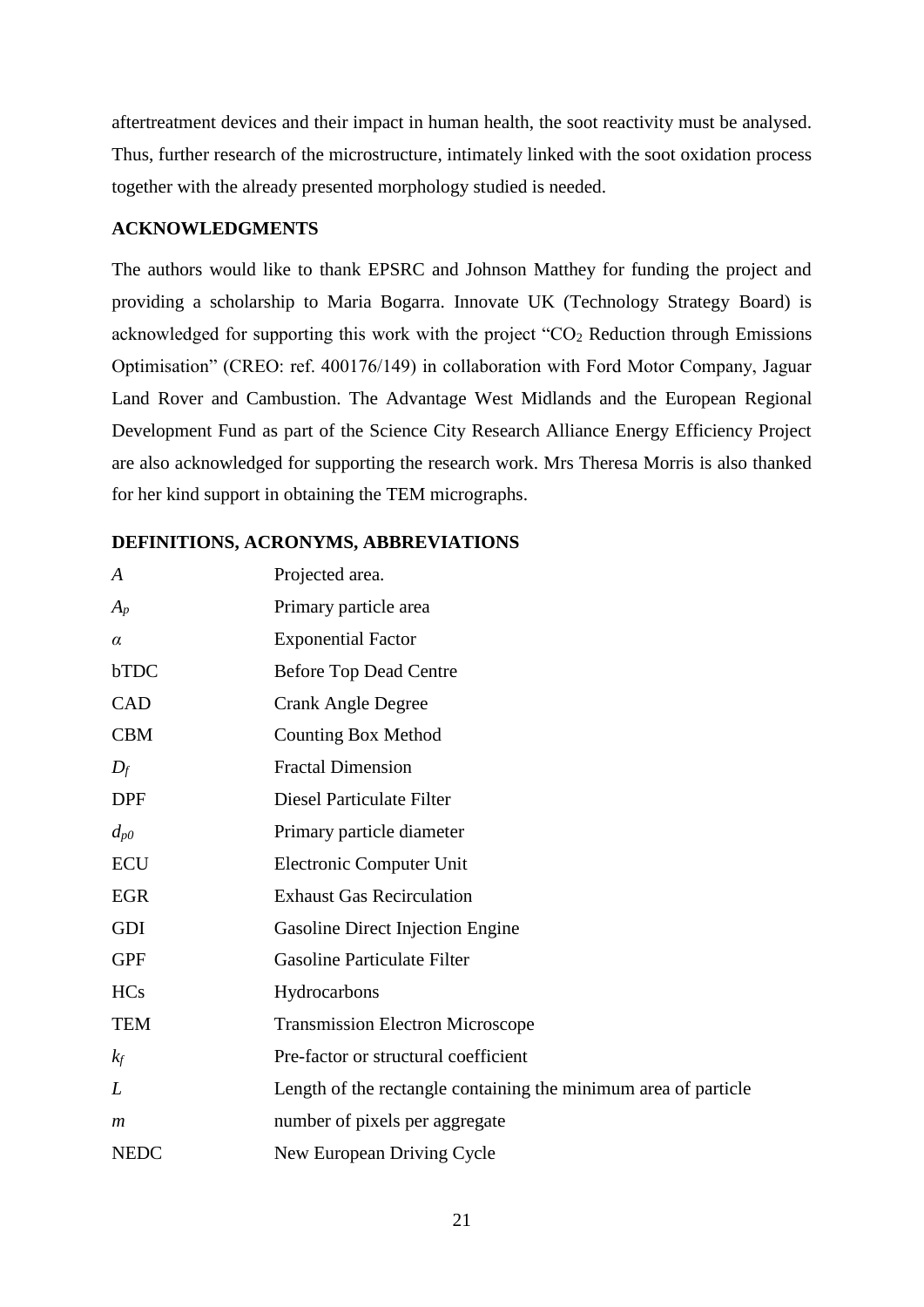| $\boldsymbol{n}$ | Number of primary particles                                    |
|------------------|----------------------------------------------------------------|
| <b>PM</b>        | <b>Particulate Matter</b>                                      |
| <b>PSD</b>       | Particle Size Distribution                                     |
| $R_{g}$          | Radius of gyration                                             |
| $r_i$            | distance between each pixel and the centroid of soot aggregate |
| <b>REGR</b>      | <b>Reformated Exhaust Gas Recirculation</b>                    |
| <b>RFF</b>       | Root Form Factor                                               |
| <b>SPSS</b>      | <b>Statistical Package for Social Sciences</b>                 |
| W                | Width of the rectangle containing the minimum area of particle |

#### **REFERENCES**

<span id="page-22-7"></span>Abd-Alla, G. H. (2002). Using exhaust gas recirculation in internal combustion

- engines: a review. *Energy Conversion and Management, 43*, 1027-1042. doi: 10.1016/S0196- 8904(01)00091-7
- <span id="page-22-4"></span>Akif Ceviz, M., Sen, A. K., Küleri, A. K., & Volkan Öner, İ. (2012). Engine performance, exhaust emissions, and cyclic variations in a lean-burn SI engine fueled by gasoline–hydrogen blends. *Applied Thermal Engineering, 36*, 314-324. doi: 10.1016/j.applthermaleng.2011.10.039
- <span id="page-22-2"></span>Al-Qurashi, K., & Boehman, A. L. (2008). Impact of exhaust gas recirculation (EGR) on the oxidative reactivity of diesel engine soot. *Combustion and Flame, 155*(4), 675-695. doi: 10.1016/j.combustflame.2008.06.002
- <span id="page-22-6"></span>Al-Qurashi, K., Lueking, A. D., & Boehman, A. L. (2011). The deconvolution of the thermal, dilution, and chemical effects of exhaust gas recirculation (EGR) on the reactivity of engine and flame soot. *Combustion and Flame, 158*(9), 1696-1704. doi: 10.1016/j.combustflame.2011.02.006
- <span id="page-22-5"></span>Alger, T. a. M., B. (2009). Dedicated EGR: A New Concept in High Efficiency Engines. *SAE Int. J. Engines, 2009-01-0694, 2*(1).
- <span id="page-22-0"></span>Barone, T. L., Storey, J. M. E., Youngquist, A. D., & Szybist, J. P. (2012). An analysis of directinjection spark-ignition (DISI) soot morphology. *Atmospheric Environment, 49*, 268-274. doi: 10.1016/j.atmosenv.2011.11.047
- <span id="page-22-3"></span>Bogarra, M., Herreros, J.M., Tsolakis, A., York, A., and Millington, P. (2016). Characterization of particulate matter sampling system and emissions from a gasoline direct injection (GDI) engine with fuel reforming. . *SAE Int. J. Engines, 9*(1). doi: 10.4271/2015-01-2019
- <span id="page-22-8"></span>Bonatesta, F., La Rocca, S., Hopkins, E., & Bell, D. (2014). Application of Computational Fluid Dynamics to Explore the Sources of Soot Formation in a Gasoline Direct Injection Engine. *1*. doi: 10.4271/2014-01-2569
- <span id="page-22-1"></span>Broday, D. M., & Rosenzweig, R. (2011). Deposition of fractal-like soot aggregates in the human respiratory tract. *Journal of Aerosol Science, 42*(6), 372-386. doi: 10.1016/j.jaerosci.2011.03.001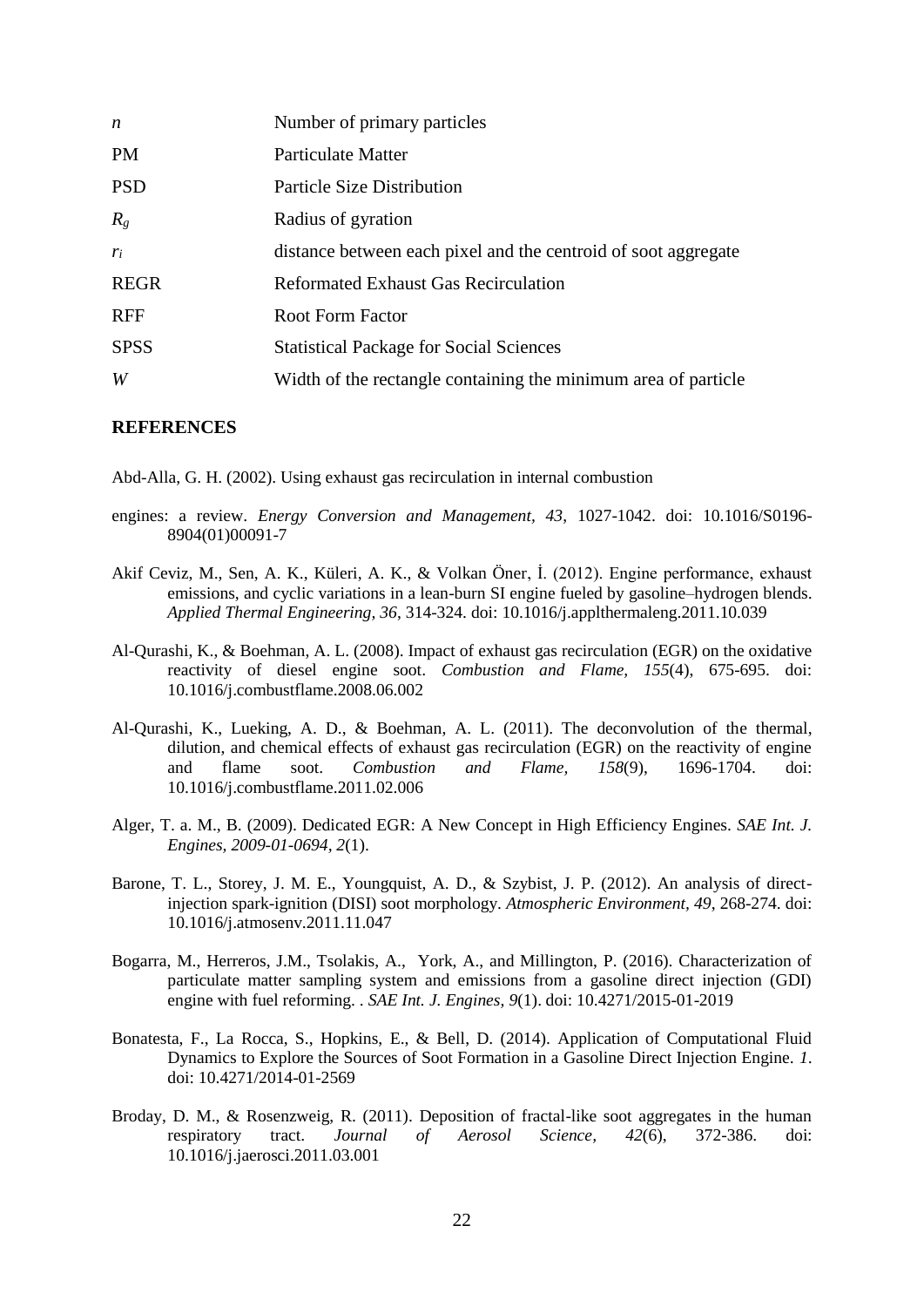- <span id="page-23-12"></span>Bushell, G. C., Yan, Y.D., Woodfields, D., Raper, J. and Amal, R. (2002). On techniques for the measurement of the mass fractal dimension of aggregates. *Advances in Colloid and Interface Science, 95*(1), 1-50. doi: 10.1016/S0001-8686(00)00078-6
- <span id="page-23-6"></span>Chadwell, C., Alger, T., Zuehl, J., & Gukelberger, R. (2014). A Demonstration of Dedicated EGR on a 2.0 L GDI Engine. *SAE International Journal of Engines, 7*(1), 434-447. doi: 10.4271/2014- 01-1190
- <span id="page-23-10"></span>Drake, M., Fansler, T., Solomon, A., and Szekely, G., . (2003). Piston Fuel Films as a Source of Smoke and Hydrocarbon Emissions from a Wall-Controlled Spark-Ignited Direct-Injection Engine,. *SAE Technical Paper 2003-01-0547*. doi: 10.4271/2003-01-0547
- <span id="page-23-8"></span>F.A. Ruiz, A. F. L. a. J. R. A. (2015). Morphological characteristics and fractal analysis of diesel particulate matter from TEM images produced by dual-fuel n-butanol injection. *Proceedings of the ASME 2015 International Mechanical Engineering Congress and Exposition*
- <span id="page-23-0"></span>Farron, C., Matthias, N., Foster, D., Andrie, M. , Krieger. R., Najt, P. et al. (2011). Particulate Characteristics for Varying Engine Operation in a Gasoline Spark Ignited, Direct Injection Engine. *SAE Technical Paper, 2011-01-1220*. doi: 10.4271/2011-01-1220.
- <span id="page-23-3"></span>Fennell, D., Herreros, J., & Tsolakis, A. (2014). Improving gasoline direct injection (GDI) engine efficiency and emissions with hydrogen from exhaust gas fuel reforming. *International Journal of Hydrogen Energy, 39*(10), 5153-5162. doi: 10.1016/j.ijhydene.2014.01.065
- <span id="page-23-5"></span>Fennell, D., Herreros, J., Tsolakis, A., Cockle, K., Pignon, J., & Millington, P. (2015). Thermochemical recovery technology for improved modern engine fuel economy – part 1: analysis of a prototype exhaust gas fuel reformer. *RSC Adv., 5*(44), 35252-35261. doi: 10.1039/c5ra03111g
- <span id="page-23-4"></span>Fennell, D., Herreros, J., Tsolakis, A., and Xu, H. . (2013). GDI Engine Performance and Emissions with Reformed Exhaust Gas Recirculation (REGR). *SAE Technical Paper, 2013-01-0537*. doi: 10.4271/2013-01-0537.
- <span id="page-23-7"></span>Filippov, A. V., Zurita, M., & Rosner, D. E. (2000). Fractal-like Aggregates: Relation between Morphology and Physical Properties. *J Colloid Interface Sci, 229*(1), 261-273. doi: 10.1006/jcis.2000.7027
- <span id="page-23-9"></span>Francqueville, L., & Michel, J.-B. (2014). On the Effects of EGR on Spark-Ignited Gasoline Combustion at High Load. *SAE International Journal of Engines, 7*(4), 1808-1823. doi: 10.4271/2014-01-2628
- <span id="page-23-1"></span>Gaddam, C. K., & Vander Wal, R. L. (2013). Physical and chemical characterization of SIDI engine particulates. *Combustion and Flame, 160*(11), 2517-2528. doi: 10.1016/j.combustflame.2013.05.025
- <span id="page-23-2"></span>Giechaskiel, B., Alföldy, B., & Drossinos, Y. (2009). A metric for health effects studies of diesel exhaust particles. *Journal of Aerosol Science, 40*(8), 639-651. doi: 10.1016/j.jaerosci.2009.04.008
- <span id="page-23-11"></span>Hageman, M. D., Sakai, S. S., & Rothamer, D. A. (2015). Determination of soot onset and background particulate levels in a spark-ignition engine. *Proceedings of the Combustion Institute, 35*(3), 2949-2956. doi: 10.1016/j.proci.2014.06.105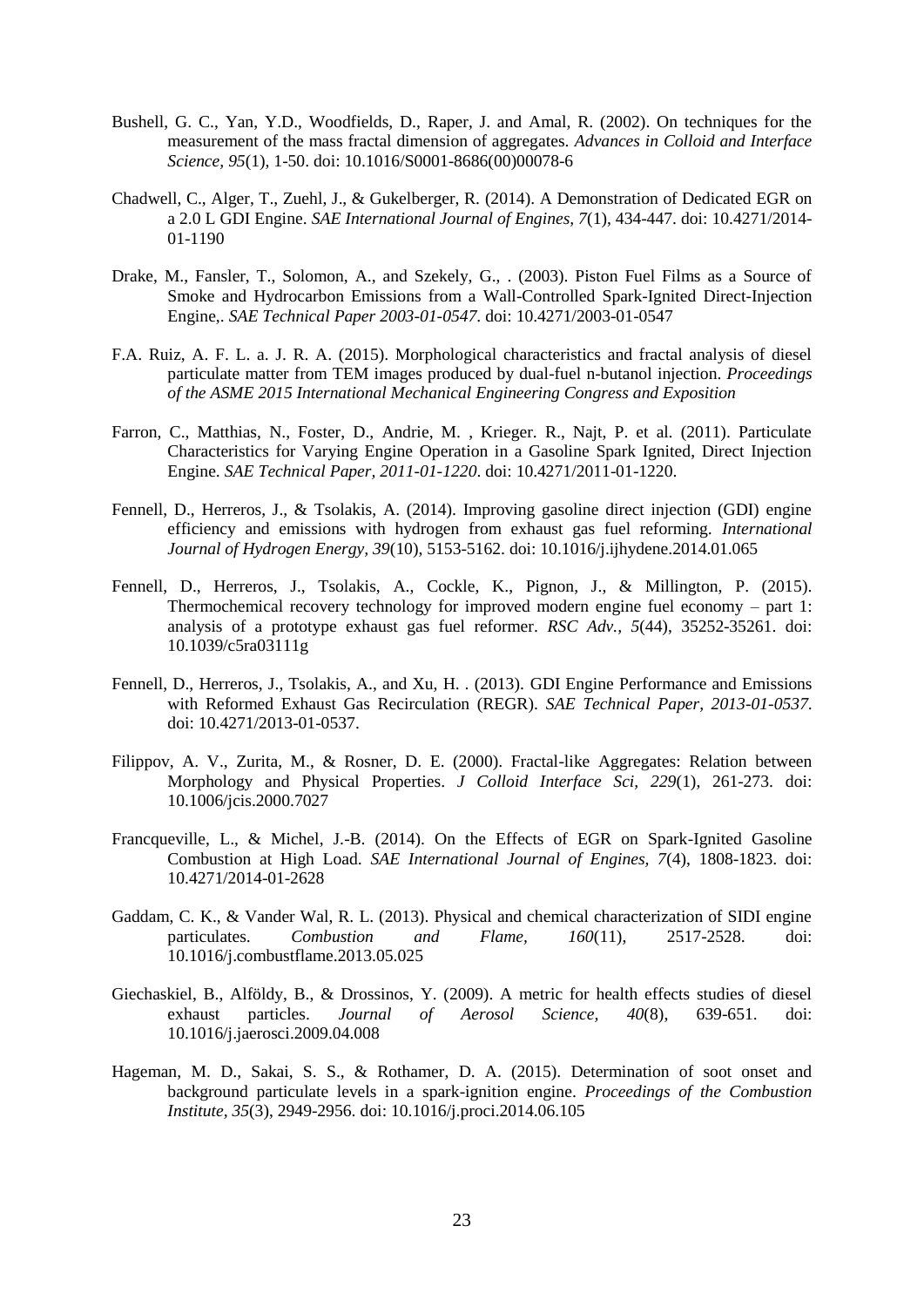- <span id="page-24-10"></span>Hedge, M., Weber, P., Gingrich, J., Alger, T., & Khalek, I. A. (2011). Effect of EGR on Particle Emissions from a GDI Engine. *SAE Int. J. Engines, 4*(1), 650-666. doi: 10.4271/2011-01- 0636
- <span id="page-24-13"></span>Hemdal, S., Andersson, M., Dahlander, P., Ochoterena, R., & Denbratt, I. (2011). In-cylinder soot imaging and emissions of stratified combustion in a spark-ignited spray-guided directinjection gasoline engine. *International Journal of Engine Research, 12*(6), 549-563. doi: 10.1177/1468087411418167
- <span id="page-24-8"></span>Henry, C., Kroll, S., Premnath, V., Smith, I., Morgan, P., & Khalek, I. (2016). Detailed Characterization of Criteria Pollutant Emissions from D-EGR®Light Duty Vehicle. *1*. doi: 10.4271/2016-01-1006
- <span id="page-24-4"></span>J. Löndahl, A. M., E. Swietlicki, E.V. Bräuner, M. Ketzel, J. Pagels and S. Loft. (2009). Experimentally Determined Human Respiratory Tract Deposition of Airborne Particles at a Busy Street. *Environ. Sci. Technol., 43*(13), 4659–4664. doi: 10.1021/es803029b
- <span id="page-24-11"></span>Jiao, Q., & Reitz, R. D. (2015). The Effect of Operating Parameters on Soot Emissions in GDI Engines. *SAE International Journal of Engines, 2015-01-1071*. doi: 10.4271/2015-01-1071
- <span id="page-24-1"></span>Karjalainen, P., Pirjola, L., Heikkilä, J., Lähde, T., Tzamkiozis, T., Ntziachristos, L., . . . Rönkkö, T. (2014). Exhaust particles of modern gasoline vehicles: A laboratory and an on-road study. *Atmospheric Environment, 97*, 262-270. doi: 10.1016/j.atmosenv.2014.08.025
- <span id="page-24-0"></span>Khalek, H. B. a. I. (2015). Solid Particle Emissions from Vehicle Exhaust during Engine Start-Up. *SAE Int. J. Engines, 8*(4), 1492-1502. doi: 10.4271/2015-01-1077
- <span id="page-24-9"></span>Kondo, K., Aizawa, T., Kook, S., and Pickett, L. (2013). Uncertainty in Sampling and TEM Analysis of Soot Particles in Diesel Spray Flame. *SAE Technical Paper, 2013-01-0908*. doi: 10.4271/2013-01-090
- <span id="page-24-12"></span>Köpple, F., Jochmann, P., Hettinger, A., Kufferath, A., & Bargende, M. (2015). A Novel CFD Approach for an Improved Prediction of Particulate Emissions in GDI Engines by Considering the Spray-Cooling on the Piston. *1*. doi: 10.4271/2015-01-0385
- <span id="page-24-2"></span>La Rocca, A., Bonatesta, F., Fay, M. W., & Campanella, F. (2015). Characterisation of soot in oil from a gasoline direct injection engine using Transmission Electron Microscopy. *Tribology International, 86*, 77-84. doi: 10.1016/j.triboint.2015.01.025
- <span id="page-24-7"></span>Lapuerta, M., Ballesteros, R., & Martos, F. J. (2006). A method to determine the fractal dimension of diesel soot agglomerates. *J Colloid Interface Sci, 303*(1), 149-158. doi: 10.1016/j.jcis.2006.07.066
- <span id="page-24-5"></span>Lapuerta, M., Martos, F. J., & Herreros, J. M. (2007). Effect of engine operating conditions on the size of primary particles composing diesel soot agglomerates. *Journal of Aerosol Science, 38*(4), 455-466. doi: 10.1016/j.jaerosci.2007.02.001
- <span id="page-24-3"></span>Lapuerta, M., Oliva, F., and Martínez-Martínez, S. (2010). Modeling of the Soot Accumulation in DPF Under Typical Vehicle Operating Conditions *SAE Int. J. Fuels Lubr. , 3*(2), 532-542. doi: 10.4271/2010-01-2097
- <span id="page-24-6"></span>Lee, K., Seong, H., Sakai, S., Hageman, M., and D. Rothamer (2013). Detailed Morphological Properties of Nanoparticles from Gasoline Direct Injection Engine Combustion of Ethanol Blends. *SAE Technical Paper, 2013-24-0185*. doi: 10.4271/2013-24-0185.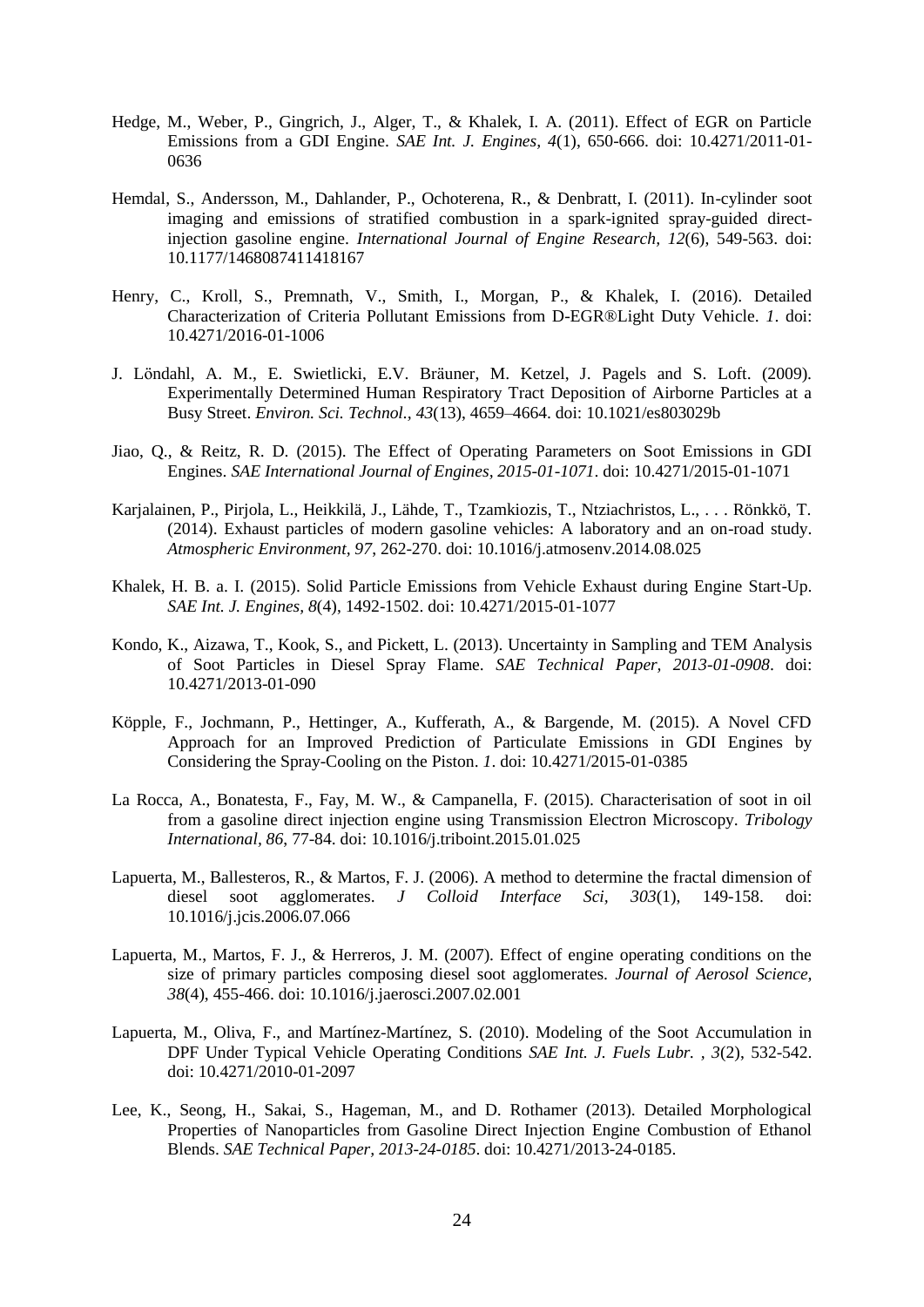- <span id="page-25-8"></span>Lottin, D., Ferry, D., Gay, J. M., Delhaye, D., & Ouf, F. X. (2013). On methods determining the fractal dimension of combustion aerosols and particleclusters. *Journal of Aerosol Science, 58*, 41-49. doi: 10.1016/j.jaerosci.2012.12.009
- <span id="page-25-5"></span>Maricq, M. M. (2007). Coagulation dynamics of fractal-like soot aggregates. *Journal of Aerosol Science, 38*(2), 141-156. doi: 10.1016/j.jaerosci.2006.11.004
- <span id="page-25-3"></span>Miyashita, K., Fukuda, Y., Shiozaki, Y., Kondo, K. et al., . (2015). TEM Analysis of Soot Particles Sampled from Gasoline Direction Injection Engine Exhaust at Different Fuel Injection Timings. *SAE Technical Paper 2015-01-1872*. doi: 10.4271/2015-01-1872.
- <span id="page-25-1"></span>Park, K., Kittelson, D. B., & McMurry, P. H. (2004). Structural Properties of Diesel Exhaust Particles Measured by Transmission Electron Microscopy (TEM): Relationships to Particle Mass and Mobility. *Aerosol Science and Technology, 38*(9), 881-889. doi: 10.1080/027868290505189
- <span id="page-25-2"></span>S. Fiorito, A. M., G. Cardinali, E. Rosato, F. Salsano, D.S., Su, A. Serafino and M. Picardo. (2011). Effects of carbonaceous nanoparticles from low-emission and older diesel engines on human skin cells. *Carbon, 49*(15), 5038-5048. doi: 10.1016/j.carbon.2011.07.022
- <span id="page-25-4"></span>Schaefer, D. W. (1988). Fractal Models and the Structure of Materials. *MRS Bulletin, 13*, pp 22-27. doi: doi:10.1557/S088376940006632X
- <span id="page-25-10"></span>Sementa, P., Maria Vaglieco, B., & Catapano, F. (2012). Thermodynamic and optical characterizations of a high performance GDI engine operating in homogeneous and stratified charge mixture conditions fueled with gasoline and bio-ethanol. *Fuel, 96*, 204-219. doi: 10.1016/j.fuel.2011.12.068
- <span id="page-25-6"></span>Seong, H., Lee, K., and Choi, S.,. (2013). Effects of Engine Operating Parameters on Morphology of Particulates from a Gasoline Direct Injection (GDI) Engine. *SAE Technical Paper, 2013-01- 2574*. doi: 10.4271/2013-01-2574.
- <span id="page-25-12"></span>Song, J., Kim, T., Jang, J., & Park, S. (2015). Effects of the injection strategy on the mixture formation and combustion characteristics in a DISI (direct injection spark ignition) optical engine. *Energy, 93*, 1758-1768. doi: 10.1016/j.energy.2015.10.058
- <span id="page-25-14"></span>Stevens, E. a. S., R.,. (2001). Piston Wetting in an Optical DISI Engine: Fuel Films, Pool Fires, and Soot Generation,. *SAE Technical Paper 2001-01-1203*. doi: 10.4271/2001-01-1203
- <span id="page-25-11"></span>Stojkovic, B. D., Fansler, T. D., Drake, M. C., & Sick, V. (2005). High-speed imaging of OH\* and soot temperature and concentration in a stratified-charge direct-injection gasoline engine. *Proceedings of the Combustion Institute, 30*(2), 2657-2665. doi: 10.1016/j.proci.2004.08.021
- <span id="page-25-7"></span>Stone, R., Zhao, H., and Zhou, L. (2010). Analysis of Combustion and Particulate Emissions when Hydrogen is Aspirated into a Gasoline Direct Injection Engine. *SAE Technical Paper, 2010- 01-0580*. doi: 10.4271/2010-01-0580
- <span id="page-25-13"></span>Storch, M., Hinrichsen, F., Wensing, M., Will, S., & Zigan, L. (2015). The effect of ethanol blending on mixture formation, combustion and soot emission studied in an optical DISI engine. *Applied Energy, 156*, 783-792. doi: 10.1016/j.apenergy.2015.06.030
- <span id="page-25-9"></span>Theiler, J. (1990). Estimating Fractal Dimenstion. *Journal of the Optical Society of America A, 7*(6), 1055-1073. doi: 10.1364/JOSAA.7.001055
- <span id="page-25-0"></span>Uy, D., Ford, M. A., Jayne, D. T., O׳Neill, A. E., Haack, L. P., Hangas, J., . . . Gangopadhyay, A. K. (2014). Characterization of gasoline soot and comparison to diesel soot: Morphology,